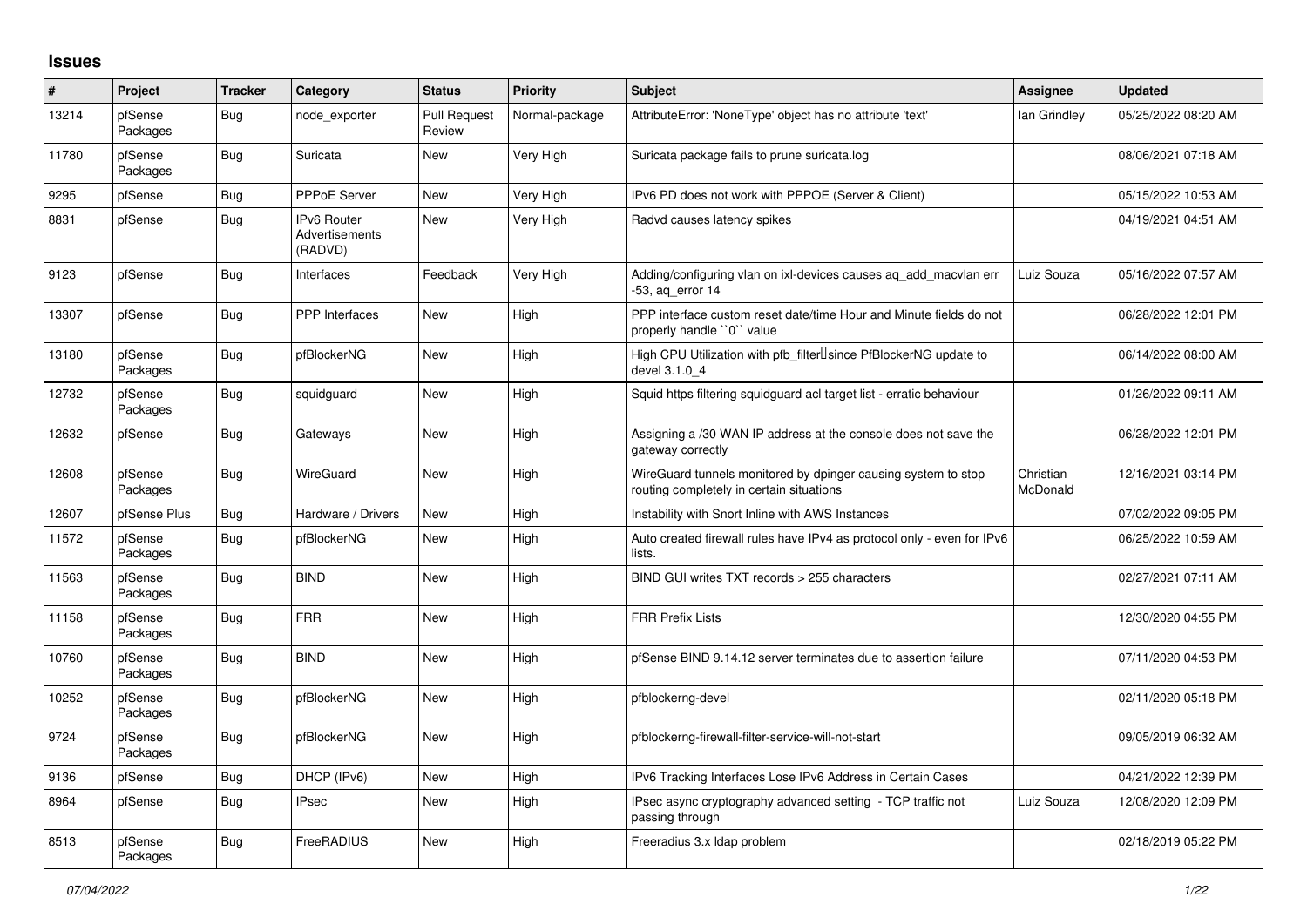| $\vert$ # | Project             | <b>Tracker</b> | Category                        | <b>Status</b>                 | Priority | <b>Subject</b>                                                                                                                                                                | <b>Assignee</b>     | <b>Updated</b>      |
|-----------|---------------------|----------------|---------------------------------|-------------------------------|----------|-------------------------------------------------------------------------------------------------------------------------------------------------------------------------------|---------------------|---------------------|
| 8438      | pfSense<br>Packages | Bug            | haproxy                         | New                           | High     | haproxy: can't use ACL for cert with http-response actions                                                                                                                    |                     | 05/24/2018 01:12 PM |
| 8158      | pfSense             | <b>Bug</b>     | Interfaces                      | <b>New</b>                    | High     | IPv6 Track Interface issue with more than one WAN-Gateway and a<br>number of internal interfaces at least track interface from one<br>interface does not work on regular base |                     | 12/03/2017 09:00 AM |
| 8089      | pfSense             | <b>Bug</b>     | Interfaces                      | New                           | High     | VLAN page breaks after config restore to new hardware.                                                                                                                        |                     | 11/21/2017 01:38 PM |
| 8050      | pfSense             | <b>Bug</b>     | Interfaces                      | <b>New</b>                    | High     | Enabling bridge while interfaces have link freezes console                                                                                                                    |                     | 11/03/2017 04:38 PM |
| 7730      | pfSense             | <b>Bug</b>     | Interfaces                      | <b>New</b>                    | High     | 2.3.4 1 greX: loop detected when hit save on filter rules or<br>interfaces                                                                                                    |                     | 07/27/2017 08:16 AM |
| 7388      | pfSense<br>Packages | Bug            | Suricata                        | New                           | High     | Suricata does not property recognize MTU for PPPOE interfaces                                                                                                                 |                     | 03/15/2017 05:17 AM |
| 6988      | pfSense<br>Packages | <b>Bug</b>     | Snort                           | <b>New</b>                    | High     | SNORT Package PHP memory error                                                                                                                                                |                     | 06/28/2018 10:00 PM |
| 5355      | pfSense             | <b>Bug</b>     | <b>IPsec</b>                    | New                           | High     | on Dynamic WAN IP (DHCP Client) it takes 10 minutes before<br>Phase1 reconnects                                                                                               |                     | 07/08/2016 10:29 PM |
| 11992     | pfSense             | Bug            | <b>Virtual IP Addresses</b>     | Confirmed                     | High     | GRE Tunnel - Does not work with a virtual IP as endpoint                                                                                                                      |                     | 06/04/2021 01:16 AM |
| 5413      | pfSense             | <b>Bug</b>     | <b>DNS Resolver</b>             | Confirmed                     | High     | Incorrect Handling of Unbound Resolver [service restarts, cache<br>loss, DNS service interruption]                                                                            |                     | 06/19/2022 11:11 PM |
| 4845      | pfSense             | <b>Bug</b>     | CARP                            | Confirmed                     | High     | CARP preemption doesn't switch to backup where connectivity<br>between systems is lost but not NIC link                                                                       |                     | 07/28/2015 07:55 AM |
| 12979     | pfSense<br>Packages | <b>Bug</b>     | Snort                           | <b>Pull Request</b><br>Review | High     | Snort Rules Update Process Using Deprecated FreeBSD<br><b>Subdirectory Name</b>                                                                                               | <b>Bill Meeks</b>   | 03/24/2022 09:02 AM |
| 12853     | pfSense             | Bug            | <b>NAT Reflection</b>           | Feedback                      | High     | Network Address Translation - Pure NAT pfsense freeze after reboot                                                                                                            |                     | 02/22/2022 08:40 AM |
| 11135     | pfSense<br>Packages | <b>Bug</b>     | haproxy                         | Feedback                      | High     | HAproxy OCSP reponse crontab bug                                                                                                                                              | <b>Viktor Gurov</b> | 09/10/2021 11:51 AM |
| 11936     | pfSense<br>Packages | Bug            | <b>FRR</b>                      | Incomplete                    | High     | FRR does not connect BGP when using password                                                                                                                                  |                     | 05/19/2021 08:12 AM |
| 13333     | pfSense<br>Packages | Bug            | Suricata                        | New                           | Normal   | PHP error when saving Suricata rulesets                                                                                                                                       |                     | 07/04/2022 10:32 AM |
| 13332     | pfSense Plus        | <b>Bug</b>     | Build / Release                 | New                           | Normal   | HAProxy Broken after v22.05 and HAProxy v0.61_3                                                                                                                               |                     | 07/03/2022 12:20 PM |
| 13330     | pfSense             | <b>Bug</b>     | <b>Traffic Shaper</b><br>(ALTQ) | New                           | Normal   | Traffic Shaper Wizard is broken                                                                                                                                               |                     | 07/02/2022 11:33 AM |
| 13329     | pfSense             | Bug            | <b>Traffic Shaper</b><br>(ALTQ) | <b>New</b>                    | Normal   | Traffic shaping Wizard sets invalid values for qVoip queue                                                                                                                    |                     | 07/02/2022 09:11 AM |
| 13328     | pfSense Plus        | <b>Bug</b>     | Gateways                        | <b>New</b>                    | Normal   | Wireguard Site-to-Site broken after upgrade to 22.05                                                                                                                          |                     | 07/03/2022 02:58 AM |
| 13327     | pfSense             | <b>Bug</b>     | <b>OpenVPN</b>                  | <b>New</b>                    | Normal   | Valid OpenVPN client connections rejected due to extraneous output<br>to ovpn auth verify                                                                                     |                     | 07/01/2022 06:12 PM |
| 13325     | pfSense Plus        | <b>Bug</b>     | Dashboard                       | New                           | Normal   | System Information Widget Reloading                                                                                                                                           |                     | 06/30/2022 12:00 PM |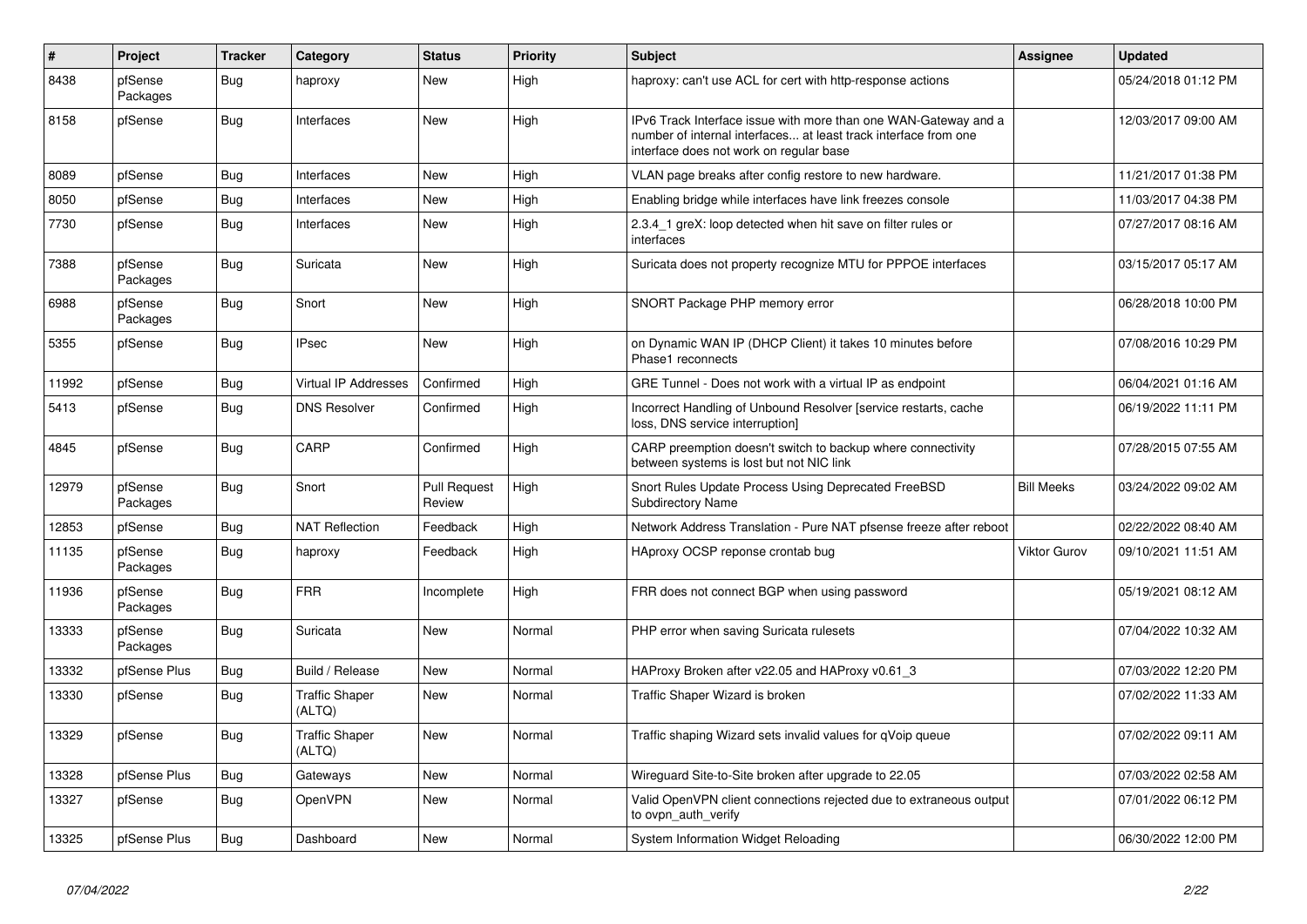| ∦     | Project             | <b>Tracker</b> | Category                 | <b>Status</b> | Priority | Subject                                                                                                                                        | Assignee               | <b>Updated</b>      |
|-------|---------------------|----------------|--------------------------|---------------|----------|------------------------------------------------------------------------------------------------------------------------------------------------|------------------------|---------------------|
| 13323 | pfSense             | Bug            | Captive Portal           | New           | Normal   | Captive Portal breaks policy based routing for mac address<br>bypassed clients after upgrade to 22.05                                          | <b>Kristof Provost</b> | 07/04/2022 02:07 PM |
| 13320 | pfSense Plus        | Bug            | Gateways                 | New           | Normal   | IP aliases with a CARP VIP parent are not available as VIP choices<br>for gateway groups                                                       |                        | 06/29/2022 02:03 PM |
| 13288 | pfSense             | Bug            | Configuration<br>Backend | New           | Normal   | Encode FreeRADIUS Custom Options                                                                                                               |                        | 06/20/2022 10:36 AM |
| 13282 | pfSense Plus        | Bug            | Aliases / Tables         | New           | Normal   | FQDN Aliases Break if an Invalid Domain is Present in the Chain                                                                                | Reid Linnemann         | 07/02/2022 08:50 PM |
| 13280 | pfSense             | Bug            | Unknown                  | <b>New</b>    | Normal   | Entries duplicated in /boot/loader.conf                                                                                                        |                        | 06/19/2022 11:11 AM |
| 13279 | pfSense             | Bug            | Interfaces               | New           | Normal   | DHCP config override affects Gateway installation.                                                                                             |                        | 06/17/2022 07:25 AM |
| 13277 | pfSense             | Bug            | <b>IGMP Proxy</b>        | New           | Normal   | IGMP Proxy webConfigurator Page Always Produces Error                                                                                          |                        | 06/16/2022 07:50 PM |
| 13276 | pfSense             | Bug            | <b>IGMP Proxy</b>        | New           | Normal   | IGMP Proxy Error Message for Logging Links to System Log Instead<br>of Routing Log                                                             |                        | 06/16/2022 07:48 PM |
| 13273 | pfSense             | Bug            | DHCP (IPv4)              | New           | Normal   | dhclient can use conflicting recorded leases                                                                                                   |                        | 06/14/2022 11:07 AM |
| 13267 | pfSense             | Bug            | OpenVPN                  | New           | Normal   | dpinger continues to run on OpenVPN gateway after OpenVPN<br>service is stopped.                                                               |                        | 06/12/2022 02:49 PM |
| 13254 | pfSense             | Bug            | <b>DNS Resolver</b>      | New           | Normal   | DNS resolver does not update "unbound.conf" file during link down<br>events                                                                    |                        | 06/28/2022 12:01 PM |
| 13253 | pfSense             | Bug            | DHCP (IPv6)              | New           | Normal   | 'dhcp6c' is not restarted when applying settings when multiple<br>WANs are configured for DHCP6                                                |                        | 06/28/2022 12:01 PM |
| 13252 | pfSense             | Bug            | Upgrade                  | New           | Normal   | reduce frequency of php-fpm socket connection attempts from<br>check_reload_status                                                             |                        | 06/12/2022 11:11 AM |
| 13249 | pfSense             | Bug            | Console Menu             | New           | Normal   | Running playback comands multiple times results in PHP error                                                                                   |                        | 06/06/2022 07:02 AM |
| 13240 | pfSense             | Bug            | Rules / NAT              | New           | Normal   | User is forced to pick an NPt destination IPv6 prefix length even<br>when choosing a drop-down entry which contains a defined prefix<br>length | Jim Pingle             | 06/28/2022 12:01 PM |
| 13237 | pfSense             | Bug            | DHCP (IPv6)              | New           | Normal   | dhcp6c script cannot be executed safely                                                                                                        |                        | 06/01/2022 11:20 AM |
| 13228 | pfSense             | Bug            | Interfaces               | New           | Normal   | Recovering interface gateway may not be added back into gateway<br>groups and rules when expected                                              | Jim Pingle             | 06/29/2022 04:31 PM |
| 13225 | pfSense             | Bug            | Interfaces               | New           | Normal   | Bridges with QinQ interfaces not properly set up at boot                                                                                       | Viktor Gurov           | 06/28/2022 12:01 PM |
| 13224 | pfSense             | Bug            | Notifications            | New           | Normal   | Email notification flood when UPS (NUT) and WAN send<br>notifications                                                                          |                        | 05/27/2022 01:58 AM |
| 13222 | pfSense             | Bug            | UPnP/NAT-PMP             | New           | Normal   | CARP IP does not listen for NAT-PMP packets                                                                                                    |                        | 05/26/2022 02:28 PM |
| 13217 | pfSense             | Bug            | DHCP (IPv4)              | New           | Normal   | dhclient using default pid file location which does not exist                                                                                  | Viktor Gurov           | 05/26/2022 08:09 AM |
| 13206 | pfSense Plus        | Bug            | Hardware / Drivers       | New           | Normal   | SG-3100 LED GPIO hangs                                                                                                                         |                        | 06/11/2022 07:01 PM |
| 13202 | pfSense<br>Packages | <b>Bug</b>     | pfBlockerNG              | New           | Normal   | Missing Protocols on IP Feed Groups Advanced Inbound/Outbound<br><b>Firewall Rule settings</b>                                                 |                        | 05/23/2022 08:58 AM |
| 13194 | pfSense<br>Packages | Bug            | pfBlockerNG              | New           | Normal   | Remove dead Malc0de feed                                                                                                                       |                        | 05/23/2022 05:16 AM |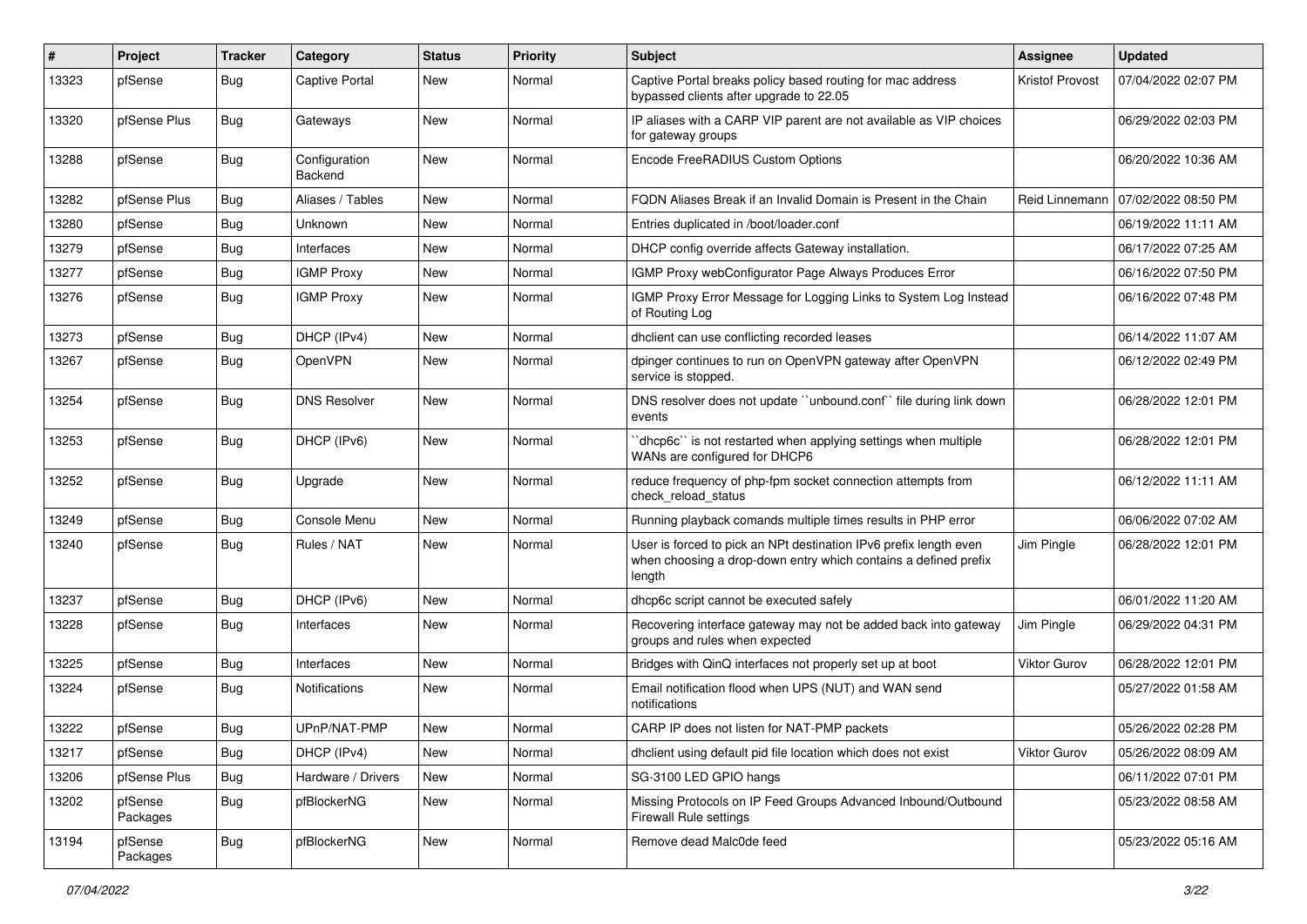| ∦     | Project             | <b>Tracker</b> | Category                        | <b>Status</b> | <b>Priority</b> | Subject                                                                                                            | Assignee            | <b>Updated</b>      |
|-------|---------------------|----------------|---------------------------------|---------------|-----------------|--------------------------------------------------------------------------------------------------------------------|---------------------|---------------------|
| 13167 | pfSense             | Bug            | Dynamic DNS                     | New           | Normal          | phpDynDNS: DigitalOcean ddns update fails (bad request, invalid<br>character '-' in request id)                    |                     | 06/16/2022 09:30 PM |
| 13158 | pfSense             | Bug            | Web Interface                   | New           | Normal          | Input validation error when applying limiter changes                                                               |                     | 05/14/2022 05:32 PM |
| 13141 | pfSense<br>Packages | Bug            | squidguard                      | New           | Normal          | wrong page squidguard block                                                                                        |                     | 05/09/2022 05:33 PM |
| 13132 | pfSense             | Bug            | Backup / Restore                | New           | Normal          | Two SSHDATA Sections in Restored Config Breaks Unit                                                                | Jim Pingle          | 06/29/2022 07:53 AM |
| 13128 | pfSense<br>Packages | Bug            | Zabbix                          | New           | Normal          | Zabbix Agent 6: HA Server Setup                                                                                    |                     | 05/05/2022 01:55 AM |
| 13102 | pfSense             | Bug            | <b>IPsec</b>                    | New           | Normal          | Deleting an IPSec tunnel doesn't destroy the SA (SADs/SPDs),<br>causes crash in status_ipsec.php                   | <b>Viktor Gurov</b> | 06/28/2022 12:01 PM |
| 13090 | pfSense             | Bug            | OpenVPN                         | New           | Normal          | OpenVPN: do not use legacy deprecated netbios settings                                                             | Jim Pingle          | 04/22/2022 11:19 AM |
| 13089 | pfSense             | <b>Bug</b>     | OpenVPN                         | New           | Normal          | OpenVPN: fix some netbios options were preserved even if teh<br>Netbios option was unchecked                       | Jim Pingle          | 04/22/2022 11:06 AM |
| 13088 | pfSense             | Bug            | OpenVPN                         | New           | Normal          | OpenVPN Client Overrides: properly hide/show form fields                                                           | Jim Pingle          | 06/08/2022 09:15 AM |
| 13087 | pfSense             | Bug            | OpenVPN                         | New           | Normal          | OpenVPN Server: hide WINS servers list when netbios option is<br>unchecked while WINS servers is checked           |                     | 04/22/2022 10:29 AM |
| 13076 | pfSense             | Bug            | Gateway Monitoring              | New           | Normal          | Marking a gateway as down does not affect IPsec entries using<br>gateway groups                                    |                     | 06/28/2022 12:01 PM |
| 13074 | pfSense Plus        | Bug            | Cryptographic<br>Modules        | New           | Normal          | AES-GCM with SafeXcel on Netgate 2100 causes MBUF overload                                                         |                     | 06/12/2022 11:14 AM |
| 13073 | pfSense<br>Packages | Bug            | Squid                           | New           | Normal          | ClamAV - clamd dies with high CPU load and thus the C-ICAP of<br>squid-reverse proxy causes http:500 errors        |                     | 04/19/2022 05:38 AM |
| 13068 | pfSense             | Bug            | Aliases / Tables                | New           | Normal          | Error loading rules when URL Table IPs content is empty                                                            |                     | 04/17/2022 09:07 PM |
| 13067 | pfSense             | Bug            | <b>FilterDNS</b>                | New           | Normal          | filterdns resolve interval is twice the intended value                                                             |                     | 04/17/2022 07:45 PM |
| 13053 | pfSense<br>Packages | Bug            | <b>ACME</b>                     | New           | Normal          | LoopiaAPI error handling                                                                                           |                     | 05/05/2022 10:58 AM |
| 13051 | pfSense             | Bug            | <b>Traffic Shaper</b><br>(ALTQ) | New           | Normal          | Firewall traffic shaper by interface selection unknow                                                              |                     | 04/12/2022 07:03 AM |
| 13046 | pfSense             | Bug            | Rules / NAT                     | New           | Normal          | Floating rule applied to IPv6 interface with a SLAAC DHCPv6<br>gateway reports error on boot                       |                     | 04/11/2022 09:50 AM |
| 13045 | pfSense<br>Packages | Bug            | WireGuard                       | New           | Normal          | Firewall floating rules ignore WireGuard traffic                                                                   |                     | 04/11/2022 09:40 AM |
| 13043 | pfSense<br>Packages | Bug            | WireGuard                       | New           | Normal          | OSPF over Wireguard interface doesn't populate neighbors after<br>reboot                                           |                     | 04/11/2022 09:22 AM |
| 13018 | pfSense<br>Packages | <b>Bug</b>     | pfBlockerNG                     | New           | Normal          | TLD and DNSBL Safesearch DOH conflict disables TLD block when<br>conflicting DOH FQDN is deselected or whitelisted |                     | 04/01/2022 05:59 PM |
| 13014 | pfSense             | <b>Bug</b>     | <b>IPsec</b>                    | New           | Normal          | Charon.vici can get in a bad state                                                                                 | Mateusz Guzik       | 06/28/2022 12:01 PM |
| 13003 | pfSense             | <b>Bug</b>     | Hardware / Drivers              | New           | Normal          | Malicious Driver Detection event on ixl driver                                                                     |                     | 06/25/2022 05:00 PM |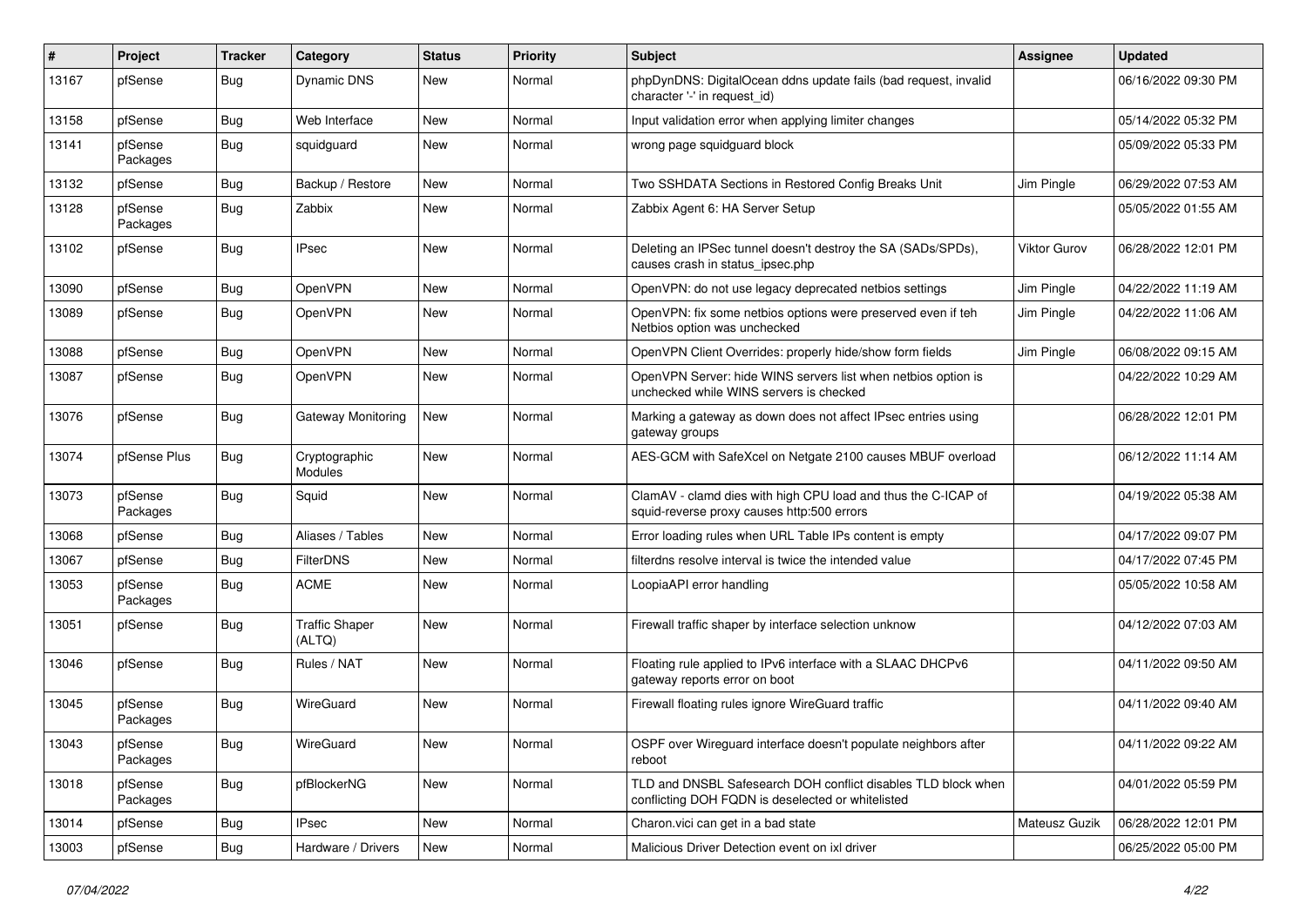| ∦     | Project             | <b>Tracker</b> | Category                                        | <b>Status</b> | <b>Priority</b> | Subject                                                                                       | Assignee              | <b>Updated</b>      |
|-------|---------------------|----------------|-------------------------------------------------|---------------|-----------------|-----------------------------------------------------------------------------------------------|-----------------------|---------------------|
| 12982 | pfSense<br>Packages | Bug            | FreeRADIUS                                      | New           | Normal          | FreeRadius RadReply table entries missing from pf                                             |                       | 06/19/2022 05:38 PM |
| 12974 | pfSense Plus        | Bug            | Installer                                       | New           | Normal          | Typing anything into 1100/2100 recovery installer causes process to<br>stop                   |                       | 06/05/2022 04:10 PM |
| 12960 | pfSense             | Bug            | Installer                                       | New           | Normal          | VGA installer image defaults to serial console, serial console is<br>default in GUI settings  |                       | 06/28/2022 12:01 PM |
| 12950 | pfSense             | Bug            | Routing                                         | New           | Normal          | OpenVPN as default gateway does not get set at boot time                                      |                       | 04/09/2022 05:46 PM |
| 12942 | pfSense             | Bug            | Gateways                                        | New           | Normal          | Code to kill states for old gateway when reconnecting an interface is<br>incorrect            | Jim Pingle            | 06/28/2022 12:01 PM |
| 12938 | pfSense             | Bug            | <b>IPv6 Router</b><br>Advertisements<br>(RADVD) | New           | Normal          | MaxRtrAdvInterval would allow stale DNS servers to be deleted<br>faster                       |                       | 03/12/2022 09:37 AM |
| 12927 | pfSense             | Bug            | OpenVPN                                         | <b>New</b>    | Normal          | OpenVPN with OCSP enabled allows connections with revoked<br>certificates                     |                       | 03/24/2022 08:22 AM |
| 12924 | pfSense<br>Packages | Bug            | WireGuard                                       | New           | Normal          | <b>DNS Resolver WireGuard ACL Inconsistency</b>                                               | Christian<br>McDonald | 04/10/2022 10:36 AM |
| 12922 | pfSense             | Bug            | DHCP (IPv4)                                     | New           | Normal          | Classless static routes received on DHCP WAN can override chosen<br>default gateway           |                       | 03/28/2022 10:08 AM |
| 12916 | pfSense<br>Packages | Bug            | pfBlockerNG                                     | New           | Normal          | pfBlockerNG-devel cron job does not trigger xmlrpc sync                                       | <b>Viktor Gurov</b>   | 04/11/2022 12:55 PM |
| 12905 | pfSense             | Bug            | Web Interface                                   | New           | Normal          | Add VLAN Re-assignment to Import Interface Mismatch Wizard                                    |                       | 03/07/2022 08:05 AM |
| 12899 | pfSense<br>Packages | <b>Bug</b>     | Suricata                                        | New           | Normal          | Suricata doesn't honor Pass List                                                              |                       | 03/04/2022 01:22 PM |
| 12888 | pfSense             | Bug            | Rules / NAT                                     | <b>New</b>    | Normal          | pfSense sends un-NATed packets during OpenVPN startup                                         |                       | 03/01/2022 03:13 PM |
| 12875 | pfSense             | Bug            | Package System                                  | New           | Normal          | Import zabbix-agent6 and zabbix-proxy6 from FreeBSD Ports                                     |                       | 05/28/2022 06:50 PM |
| 12857 | pfSense             | Bug            | Gateways                                        | New           | Normal          | Firewall gateway goes away when making changes to Bridge0<br>device                           |                       | 02/27/2022 11:20 AM |
| 12849 | pfSense             | Bug            | <b>Operating System</b>                         | New           | Normal          | pfsync kernel crash on reboot                                                                 | Mateusz Guzik         | 02/22/2022 02:02 PM |
| 12845 | pfSense<br>Packages | Bug            | softflowd                                       | New           | Normal          | softflowd wrong vlan tag                                                                      |                       | 02/21/2022 10:40 AM |
| 12828 | pfSense             | Bug            | Wireless                                        | New           | Normal          | pfSense keeps crashing (Fatal trap 12: page fault while in kernel<br>mode)                    |                       | 02/21/2022 07:55 AM |
| 12823 | pfSense             | Bug            | DHCP (IPv6)                                     | New           | Normal          | Multiple DHCP6 WAN connections PPPoE interface 'defached'<br>status                           |                       | 02/18/2022 05:39 AM |
| 12822 | pfSense<br>Packages | Bug            | pfBlockerNG                                     | New           | Normal          | IPv4 Source ASN format not working                                                            |                       | 02/18/2022 10:47 AM |
| 12811 | pfSense             | Bug            | Gateway Monitoring                              | New           | Normal          | Services are not restarted when PPP interfaces connect                                        | Jim Pingle            | 06/30/2022 03:18 AM |
| 12797 | pfSense             | Bug            | UPnP/NAT-PMP                                    | New           | Normal          | UPnP+STUN forms invalid outbound NAT rules using the external<br>address discovered from STUN |                       | 02/15/2022 01:01 PM |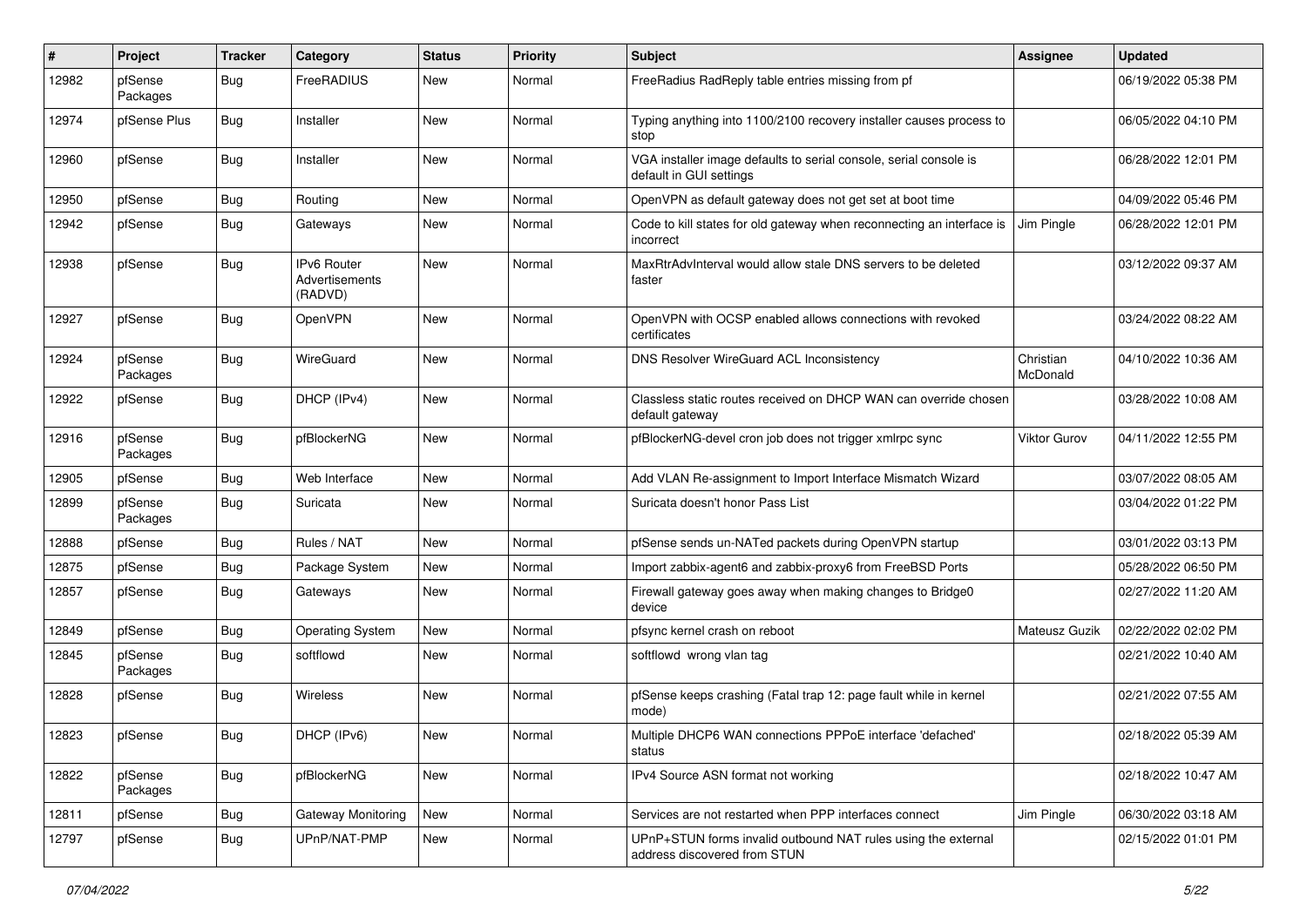| #     | Project             | <b>Tracker</b> | Category              | <b>Status</b> | <b>Priority</b> | Subject                                                                                                                             | <b>Assignee</b>       | <b>Updated</b>      |
|-------|---------------------|----------------|-----------------------|---------------|-----------------|-------------------------------------------------------------------------------------------------------------------------------------|-----------------------|---------------------|
| 12774 | pfSense             | Bug            | Backup / Restore      | New           | Normal          | Picture widget image is not saved in backup                                                                                         |                       | 04/04/2022 04:48 AM |
| 12767 | pfSense<br>Packages | Bug            | Avahi                 | New           | Normal          | `Package radavahi-daemon does does not exist in current pfSense<br>version and it has been removed"" message on pfSense 2.7 restore |                       | 02/07/2022 11:28 AM |
| 12764 | pfSense             | Bug            | Gateways              | New           | Normal          | VTI gateway status is pending after assigning the VTI interface                                                                     |                       | 02/07/2022 05:41 AM |
| 12762 | pfSense             | Bug            | <b>IPsec</b>          | New           | Normal          | IPsec keep alive check ignores Child SA Start Action                                                                                | <b>Viktor Gurov</b>   | 02/07/2022 11:21 AM |
| 12760 | pfSense<br>Packages | Bug            | WireGuard             | New           | Normal          | Link-local addresses disallowed on Wireguard interfaces                                                                             | Christian<br>McDonald | 02/07/2022 03:50 AM |
| 12751 | pfSense<br>Packages | Bug            | <b>FRR</b>            | New           | Normal          | Improve FRR route restoration after gateway events                                                                                  |                       | 02/06/2022 11:07 PM |
| 12747 | pfSense             | Bug            | Logging               | New           | Normal          | System log is filled by sshguard                                                                                                    |                       | 06/30/2022 05:21 AM |
| 12737 | pfSense             | Bug            | Certificates          | New           | Normal          | CApath is not defined by default in curl                                                                                            |                       | 06/28/2022 12:01 PM |
| 12730 | pfSense             | Bug            | <b>Captive Portal</b> | New           | Normal          | RADIUS accounting does not work if WAN is down                                                                                      |                       | 01/26/2022 05:13 AM |
| 12726 | pfSense             | Bug            | Authentication        | New           | Normal          | LDAP select container button auto populate                                                                                          |                       | 01/25/2022 01:48 PM |
| 12715 | pfSense             | Bug            | Authentication        | New           | Normal          | Long system startup time when LDAP is configured and unavailable<br>during startup.                                                 | Christian<br>McDonald | 01/24/2022 05:50 AM |
| 12708 | pfSense             | Bug            | Aliases / Tables      | New           | Normal          | alias with non resolving DNS entry breaks underlying pf table                                                                       |                       | 02/20/2022 06:13 PM |
| 12670 | pfSense<br>Packages | Bug            | <b>ACME</b>           | New           | Normal          | ACME package writes credentials to system log                                                                                       | <b>Viktor Gurov</b>   | 03/07/2022 10:58 AM |
| 12667 | pfSense<br>Packages | Bug            | WireGuard             | New           | Normal          | Firewall Crashed After Upgrading Wireguard                                                                                          |                       | 01/07/2022 09:18 AM |
| 12655 | pfSense<br>Packages | Bug            | Telegraf              | New           | Normal          | telegraf, wireguard plugin failing                                                                                                  |                       | 12/30/2021 05:51 PM |
| 12648 | pfSense             | Bug            | <b>Captive Portal</b> | New           | Normal          | Undocumented variables 'listenporthttp' and 'listenporthttps'                                                                       |                       | 12/28/2021 10:44 AM |
| 12645 | pfSense             | Bug            | <b>IPsec</b>          | New           | Normal          | filterdns" does not monitor remote IPsec gateways for IPv6<br>address changes                                                       | <b>Viktor Gurov</b>   | 06/28/2022 12:01 PM |
| 12623 | pfSense<br>Packages | Bug            | <b>ACME</b>           | New           | Normal          | acme.sh package   DNS-ISPConfig settings                                                                                            | <b>Viktor Gurov</b>   | 03/10/2022 03:42 PM |
| 12612 | pfSense             | Bug            | <b>DNS Resolver</b>   | New           | Normal          | DNS Resolver is restarted during every "rc.newwanip" event                                                                          |                       | 06/28/2022 12:01 PM |
| 12563 | pfSense             | Bug            | OpenVPN               | New           | Normal          | OpenVPN server doesn't support Framed-IPv6-Address RADIUS<br>attribute                                                              |                       | 12/03/2021 11:19 AM |
| 12552 | pfSense             | Bug            | OpenVPN               | New           | Normal          | "Pull DNS" option within OpenVPN client does not cause pfSense to<br>use DNS servers assigned by remote OpenVPN server              |                       | 12/08/2021 08:45 AM |
| 12542 | pfSense             | Bug            | Virtual IP Addresses  | New           | Normal          | Cannot assign a same IPv6 Link-Local address to different<br>interfaces                                                             |                       | 11/25/2021 01:41 AM |
| 12538 | pfSense<br>Packages | <b>Bug</b>     | PIMD                  | New           | Normal          | PIMD sub-interface bug                                                                                                              |                       | 11/20/2021 09:44 PM |
| 12519 | pfSense             | Bug            | Authentication        | New           | Normal          | Fail authentication using special character in password via the LDAP<br>connector                                                   |                       | 11/12/2021 07:39 AM |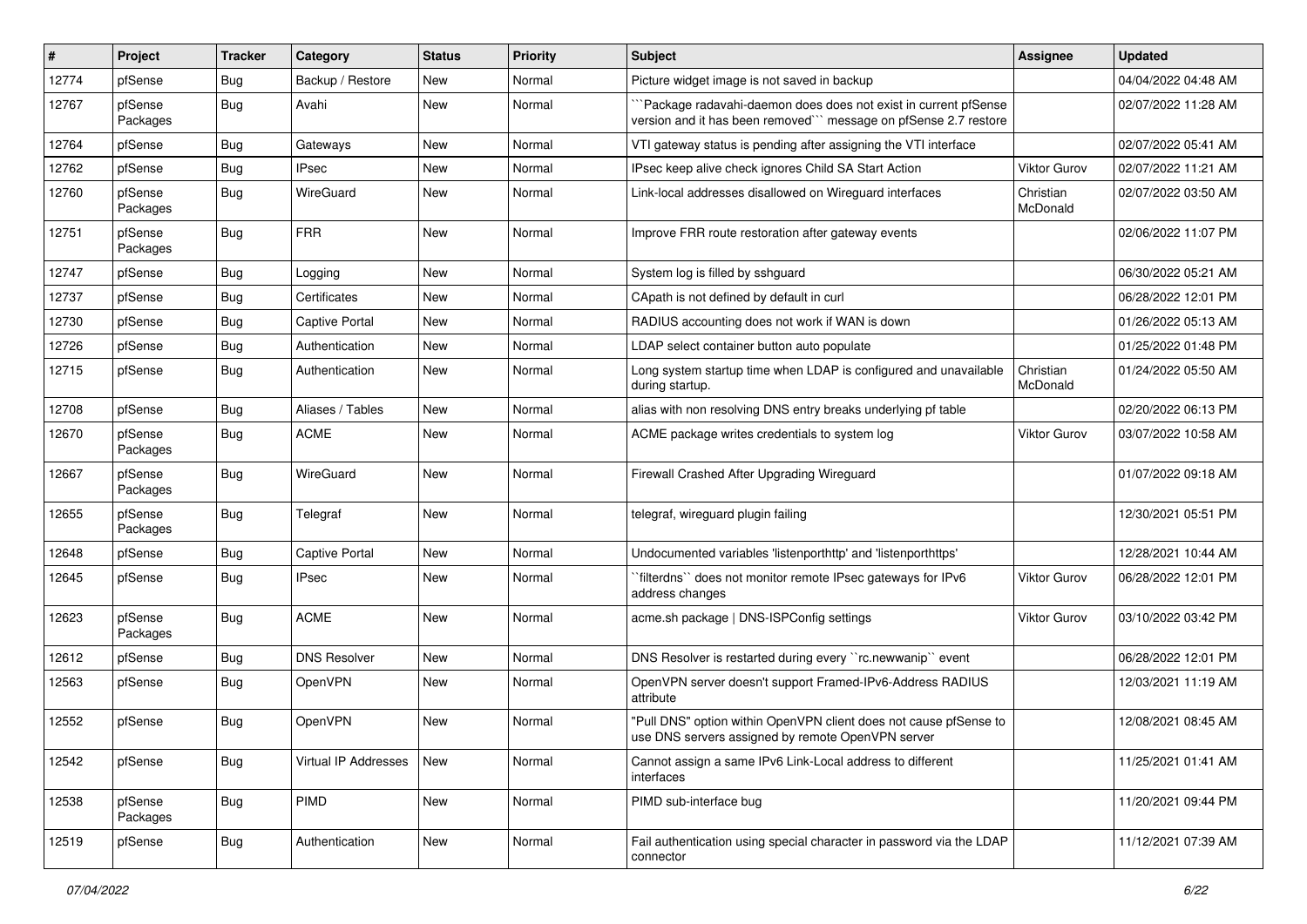| $\vert$ # | Project             | <b>Tracker</b> | Category                    | <b>Status</b> | <b>Priority</b> | Subject                                                                                                                          | <b>Assignee</b> | <b>Updated</b>      |
|-----------|---------------------|----------------|-----------------------------|---------------|-----------------|----------------------------------------------------------------------------------------------------------------------------------|-----------------|---------------------|
| 12509     | pfSense             | <b>Bug</b>     | OpenVPN                     | <b>New</b>    | Normal          | Deffered authentication does not work with auth-gen-token<br>external-auth or pusk "auth-token"                                  |                 | 11/08/2021 04:01 AM |
| 12508     | pfSense             | Bug            | <b>DHCP Relay</b>           | New           | Normal          | <b>DHCP Relay over VPN</b>                                                                                                       |                 | 11/06/2021 11:25 AM |
| 12504     | pfSense             | Bug            | Interfaces                  | New           | Normal          | BCM57412 NetXtreme-E 10Gb RDMA Ethernet controller issue                                                                         |                 | 11/05/2021 04:51 AM |
| 12483     | pfSense             | Bug            | Configuration<br>Backend    | New           | Normal          | GUI creates inconsistent config.xml                                                                                              |                 | 10/23/2021 06:48 AM |
| 12467     | pfSense             | Bug            | Captive Portal              | <b>New</b>    | Normal          | CP error on client disconnect after reboot                                                                                       |                 | 10/17/2021 05:35 AM |
| 12451     | pfSense             | <b>Bug</b>     | <b>Virtual IP Addresses</b> | <b>New</b>    | Normal          | deleteVIP() does not check RFC2136 Update Source                                                                                 |                 | 10/13/2021 10:06 AM |
| 12444     | pfSense<br>Packages | Bug            | ntop                        | New           | Normal          | ntopng throws errors when viewing single host                                                                                    |                 | 10/11/2021 12:39 PM |
| 12436     | pfSense             | Bug            | <b>PPPoE Server</b>         | New           | Normal          | Pppoe server config gui does not allow setting of chap<br>authentication, and sets the network start address for allocation to 0 |                 | 10/21/2021 08:15 AM |
| 12421     | pfSense             | Bug            | Rules / NAT                 | New           | Normal          | IPV6 limiter bug                                                                                                                 |                 | 10/02/2021 08:44 AM |
| 12401     | pfSense             | Bug            | <b>Traffic Graphs</b>       | New           | Normal          | Traffic graphs with untagged and tagged VLAN on same interface                                                                   |                 | 09/23/2021 09:18 PM |
| 12357     | pfSense             | <b>Bug</b>     | Captive Portal              | <b>New</b>    | Normal          | Captive Portal popup Logout button loads full login page in popup<br>when clicked                                                |                 | 10/27/2021 12:10 PM |
| 12338     | pfSense<br>Packages | Bug            | <b>RRD Summary</b>          | <b>New</b>    | Normal          | RRD Summary does not report data on 3100                                                                                         |                 | 04/15/2022 02:54 PM |
| 12335     | pfSense             | Bug            | <b>IPsec</b>                | New           | Normal          | IPsec DNS inefficiency                                                                                                           | Jim Pingle      | 06/28/2022 12:01 PM |
| 12286     | pfSense<br>Packages | Bug            | FreeRADIUS                  | <b>New</b>    | Normal          | Add support for ntlm auth in LDAP                                                                                                |                 | 08/20/2021 08:27 AM |
| 12283     | pfSense             | Bug            | Authentication              | New           | Normal          | LDAP/RADIUS authentication servers configuration does not allow<br>source IP address to be specified                             |                 | 08/20/2021 01:15 AM |
| 12260     | pfSense<br>Packages | Bug            | ntop                        | New           | Normal          | Update popup and version missmatch?                                                                                              |                 | 01/08/2022 05:53 AM |
| 12259     | pfSense             | <b>Bug</b>     | <b>Operating System</b>     | New           | Normal          | Intel em NICs Suffering Performance Degradation on FreeBSD12                                                                     |                 | 02/25/2022 09:28 PM |
| 12249     | pfSense             | Bug            | Backup / Restore            | <b>New</b>    | Normal          | HAProxy causing failed ACB backups                                                                                               |                 | 11/15/2021 11:58 PM |
| 12188     | pfSense<br>Packages | Bug            | OpenVPN Client<br>Export    | <b>New</b>    | Normal          | client export breaks multi remote configurations                                                                                 |                 | 10/02/2021 05:58 PM |
| 12130     | pfSense<br>Packages | <b>Bug</b>     | Zeek                        | New           | Normal          | Zeek fails to start                                                                                                              |                 | 07/15/2021 02:00 AM |
| 12126     | pfSense<br>Packages | <b>Bug</b>     | FreeRADIUS                  | New           | Normal          | freeradius3 0.15.7 31                                                                                                            |                 | 10/11/2021 08:21 AM |
| 12122     | pfSense             | Bug            | Web Interface               | <b>New</b>    | Normal          | Perform greedy actions asychronously                                                                                             |                 | 07/10/2021 01:10 PM |
| 12095     | pfSense             | Bug            | Authentication              | New           | Normal          | Memory leak in pcscd                                                                                                             |                 | 06/01/2022 01:01 PM |
| 12084     | pfSense<br>Packages | <b>Bug</b>     | <b>FRR</b>                  | <b>New</b>    | Normal          | libfrr.so.0 error on SG-1100                                                                                                     |                 | 06/26/2021 08:22 AM |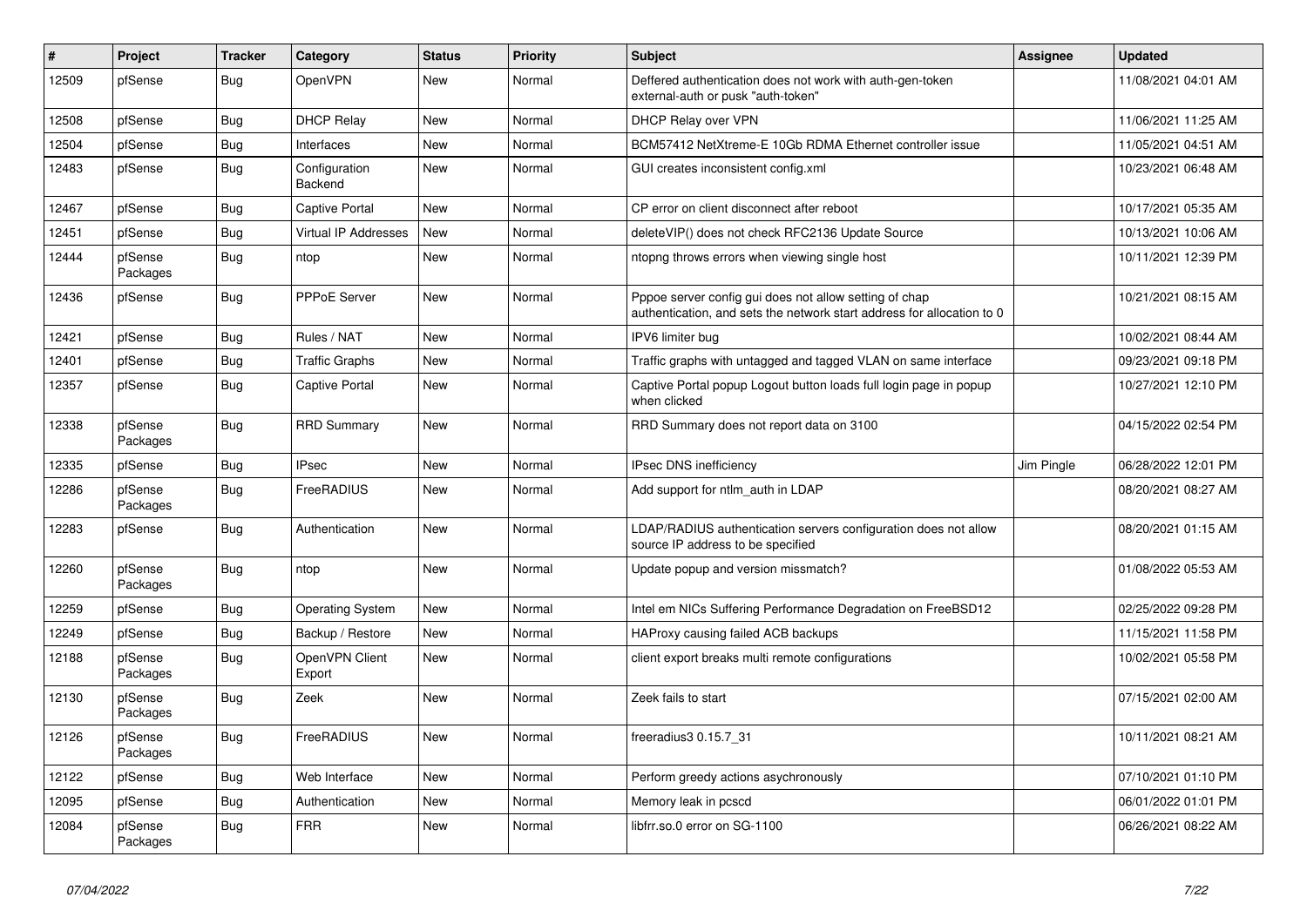| ∦     | Project             | <b>Tracker</b> | Category                     | <b>Status</b> | <b>Priority</b> | Subject                                                                                                  | <b>Assignee</b> | <b>Updated</b>      |
|-------|---------------------|----------------|------------------------------|---------------|-----------------|----------------------------------------------------------------------------------------------------------|-----------------|---------------------|
| 12079 | pfSense             | Bug            | <b>IGMP Proxy</b>            | New           | Normal          | IGMPProxy: kernel panic, Sleeping thread owns a non-sleepable<br>lock                                    | Mateusz Guzik   | 06/28/2022 12:01 PM |
| 12056 | pfSense             | Bug            | Logging                      | New           | Normal          | Filterlog says "Unknown Option %u"                                                                       |                 | 06/18/2021 05:51 AM |
| 12033 | pfSense<br>Packages | Bug            | pfBlockerNG                  | New           | Normal          | maxmindb and sqlite3 modules not found                                                                   |                 | 10/01/2021 04:42 AM |
| 12009 | pfSense<br>Packages | Bug            | Zabbix                       | New           | Normal          | Zabbix Agent starts twice by /etc/rc.start_packages                                                      |                 | 06/08/2021 01:35 AM |
| 11997 | pfSense<br>Packages | Bug            | <b>IPsec Profile Wizard</b>  | New           | Normal          | Add Support for Android Strongswan Profiles in the Profile Wizard                                        | Jim Pingle      | 07/10/2021 07:51 PM |
| 11970 | pfSense<br>Packages | Bug            | Coreboot                     | New           | Normal          | Netgate Firmware Upgrade Doesn't Work on XG-2758                                                         |                 | 04/21/2022 12:39 PM |
| 11953 | pfSense             | Bug            | <b>IGMP Proxy</b>            | New           | Normal          | XG-1541 crashes when igmpproxy is enabled and network<br>interfaces status change                        |                 | 05/24/2021 04:55 PM |
| 11925 | pfSense             | Bug            | OpenVPN                      | New           | Normal          | Calling-Station-Id always set to WAN IP                                                                  |                 | 05/14/2021 09:27 AM |
| 11898 | pfSense<br>Packages | Bug            | apcupsd                      | New           | Normal          | PHP error from apcupsd dashboard widget                                                                  |                 | 05/07/2021 09:12 AM |
| 11872 | pfSense             | Bug            | Interfaces                   | New           | Normal          | gif interfaces reporting incorrect traffic counters                                                      |                 | 12/30/2021 04:00 AM |
| 11848 | pfSense<br>Packages | Bug            | Squid                        | New           | Normal          | Issue with squid cache download speed                                                                    |                 | 04/23/2021 09:30 PM |
| 11841 | pfSense<br>Packages | Bug            | <b>FRR</b>                   | New           | Normal          | FRR access lists default bahavior changed to permit by default                                           |                 | 04/22/2021 09:52 AM |
| 11835 | pfSense<br>Packages | Bug            | <b>FRR</b>                   | New           | Normal          | FRR OSPF redistributed connected routes disappearing                                                     |                 | 04/22/2021 07:11 AM |
| 11802 | pfSense<br>Packages | Bug            | FreeRADIUS                   | <b>New</b>    | Normal          | FreeRADIUS sync                                                                                          |                 | 05/10/2021 04:18 AM |
| 11797 | pfSense<br>Packages | Bug            | <b>Status Traffic Totals</b> | New           | Normal          | Traffic Totals lost upon reboot when using a ramdisk for /var and<br>/tmp                                | John Cornwell   | 04/10/2021 06:27 PM |
| 11786 | pfSense             | Bug            | Services                     | New           | Normal          | SSH incomplete setup and startup fail while recovering XML backup<br>in a fresh install of pfSense 2.5.0 |                 | 04/17/2021 01:36 PM |
| 11778 | pfSense             | Bug            | OpenVPN                      | New           | Normal          | OpenVPN uses 100% CPU after experiencing packet loss                                                     |                 | 02/28/2022 07:38 AM |
| 11770 | pfSense Plus        | Bug            | Hardware / Drivers           | New           | Normal          | Pantech UML295 USB Modem No Longer Functional                                                            |                 | 04/01/2021 11:28 AM |
| 11763 | pfSense<br>Packages | Bug            | Status_Monitoring            | New           | Normal          | Traffic graphs refresh issue                                                                             |                 | 05/03/2021 09:44 AM |
| 11761 | pfSense             | Bug            | L <sub>2</sub> TP            | New           | Normal          | L2TP/IPsec VPN : PPP LCP negotiation occurs before user<br>authentication                                |                 | 03/31/2021 04:52 AM |
| 11759 | pfSense             | Bug            | Dashboard                    | New           | Normal          | Traffic graphs on dashboard double upload on pppoe links                                                 |                 | 12/30/2021 04:00 AM |
| 11742 | pfSense<br>Packages | Bug            | Suricata                     | New           | Normal          | Blocking / Unblocking is not working correctly.                                                          |                 | 09/01/2021 11:08 AM |
| 11731 | pfSense             | Bug            | Hardware / Drivers           | New           | Normal          | Missing support for Realtek USB NICs                                                                     |                 | 03/30/2021 04:32 AM |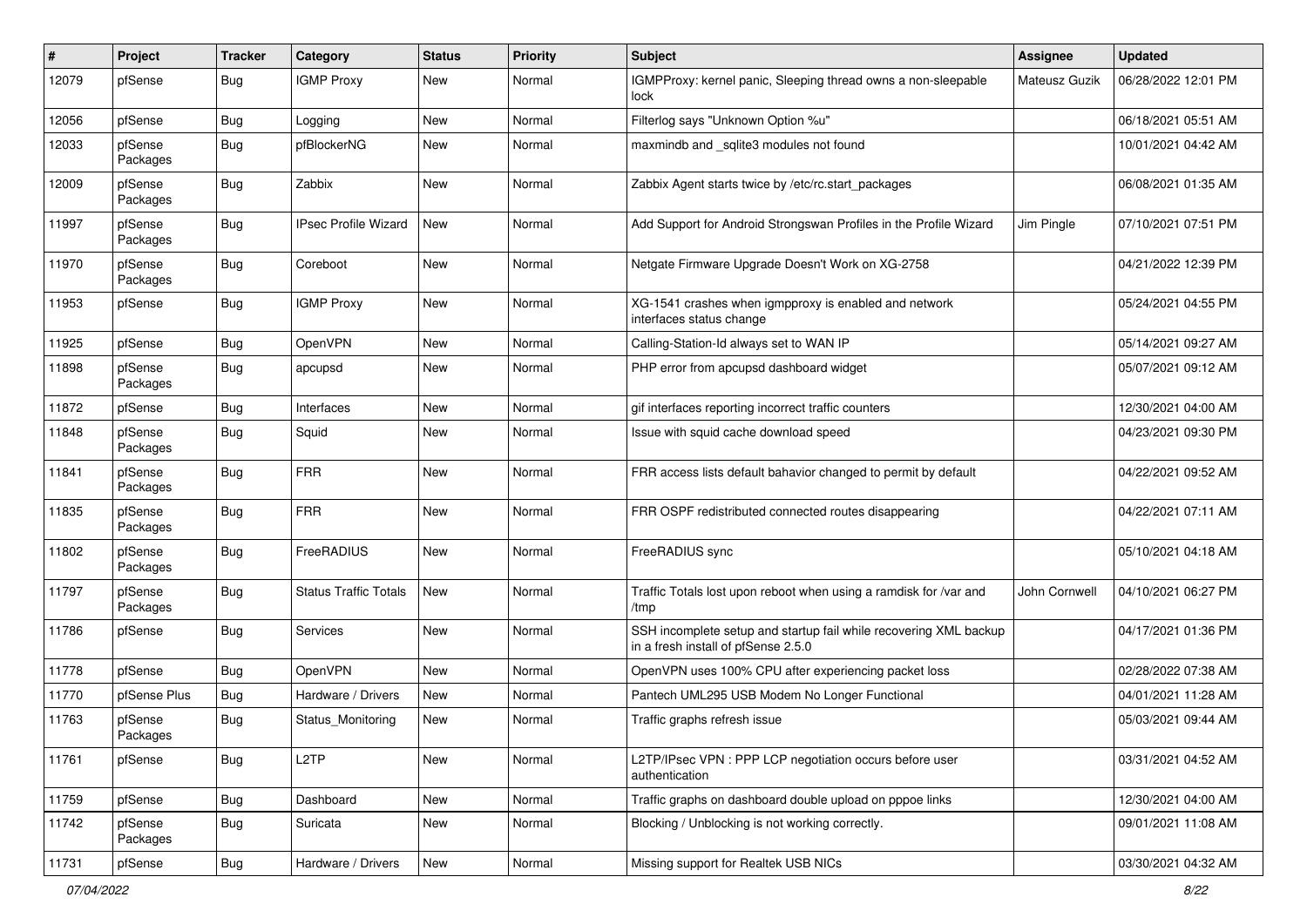| ∦     | Project             | <b>Tracker</b> | Category        | <b>Status</b> | Priority | <b>Subject</b>                                                                                                                                                                                  | <b>Assignee</b> | <b>Updated</b>      |
|-------|---------------------|----------------|-----------------|---------------|----------|-------------------------------------------------------------------------------------------------------------------------------------------------------------------------------------------------|-----------------|---------------------|
| 11730 | pfSense             | Bug            | Web Interface   | <b>New</b>    | Normal   | Improve visibility of option selections in dark themes                                                                                                                                          |                 | 03/25/2021 09:38 PM |
| 11724 | pfSense             | Bug            | Package System  | <b>New</b>    | Normal   | Packages unexpectedly removed when changing update branches                                                                                                                                     |                 | 03/29/2021 08:09 AM |
| 11717 | pfSense             | Bug            | Rules / NAT     | <b>New</b>    | Normal   | Incorrect port forwarding rules if Destination port alias is not equal to<br>Redirect target port alias                                                                                         |                 | 03/22/2021 06:06 AM |
| 11715 | pfSense             | Bug            | <b>OpenVPN</b>  | New           | Normal   | OpenVPN MTU                                                                                                                                                                                     |                 | 03/22/2021 01:35 AM |
| 11666 | pfSense             | Bug            | Logging         | New           | Normal   | GUI Firewall log search not parsing filter log beyond hard coded limit                                                                                                                          |                 | 03/12/2021 11:38 AM |
| 11657 | pfSense             | <b>Bug</b>     | Interfaces      | New           | Normal   | netmap ring reinit error                                                                                                                                                                        |                 | 03/18/2021 10:32 PM |
| 11641 | pfSense             | Bug            | Interfaces      | New           | Normal   | On xn based interfaces without the VLANMTU flag the first VLAN<br>tag defined does not follow the parent interface MTU settings. All<br>subsequent VLAN tags follow the parent interface's MTU. |                 | 03/09/2021 06:42 PM |
| 11626 | pfSense Plus        | Bug            | Authentication  | <b>New</b>    | Normal   | Google LDAP connection failed due to lack of SNI for TLS 1.3                                                                                                                                    | Luiz Souza      | 06/27/2022 07:23 AM |
| 11619 | pfSense             | <b>Bug</b>     | Upgrade         | <b>New</b>    | Normal   | Unable to upgrade 2.4.4-p3 to 2.5/21.02-p1                                                                                                                                                      |                 | 08/15/2021 10:00 AM |
| 11610 | pfSense<br>Packages | <b>Bug</b>     | <b>NET-SNMP</b> | <b>New</b>    | Normal   | NET-SNMP is not setting the correct permissions on AgentX                                                                                                                                       |                 | 06/28/2021 07:54 AM |
| 11592 | pfSense<br>Packages | Bug            | node exporter   | New           | Normal   | Node exporter can not read system statistics                                                                                                                                                    |                 | 10/15/2021 09:37 PM |
| 11556 | pfSense             | Bug            | Rules / NAT     | New           | Normal   | Kill all states associated with a NAT address                                                                                                                                                   |                 | 03/19/2021 10:29 AM |
| 11548 | pfSense             | <b>Bug</b>     | Rules / NAT     | <b>New</b>    | Normal   | "rule expands to no valid combination" error from port forward<br>automatic rule mixing IPv4 and IPv6 elements                                                                                  |                 | 02/27/2021 03:18 PM |
| 11541 | pfSense             | <b>Bug</b>     | OpenVPN         | <b>New</b>    | Normal   | OpenVPN status does not work properly when set to TCP and<br>Concurrent Connections = 1                                                                                                         |                 | 03/02/2021 02:27 PM |
| 11525 | pfSense<br>Packages | <b>Bug</b>     | Suricata        | New           | Normal   | pfsense 2.5.0 release version for vlan issue to suricata                                                                                                                                        |                 | 11/11/2021 08:16 AM |
| 11522 | pfSense<br>Packages | <b>Bug</b>     | Zabbix          | New           | Normal   | fping6 error                                                                                                                                                                                    |                 | 02/24/2021 07:13 AM |
| 11503 | pfSense             | <b>Bug</b>     | <b>OpenVPN</b>  | <b>New</b>    | Normal   | Using multiple authentication backends on an OpenVPN server fails                                                                                                                               |                 | 02/23/2021 12:23 PM |
| 11479 | pfSense<br>Packages | Bug            | snmptt          | <b>New</b>    | Normal   | snmptt 1.4.2 does not work in daemon mode                                                                                                                                                       |                 | 02/20/2021 04:37 PM |
| 11473 | pfSense             | Bug            | Web Interface   | New           | Normal   | System Activity shows invalid data on SG-3100                                                                                                                                                   |                 | 02/19/2021 08:12 PM |
| 11430 | pfSense             | <b>Bug</b>     | Interfaces      | New           | Normal   | PHP console spam after Assigning Interfaces                                                                                                                                                     |                 | 10/09/2021 10:37 AM |
| 11429 | pfSense             | <b>Bug</b>     | Web Interface   | New           | Normal   | System Log / Settings form activates "Reset Log Files" button on<br>enter                                                                                                                       |                 | 10/28/2021 01:35 PM |
| 11414 | pfSense<br>Packages | <b>Bug</b>     | pfBlockerNG     | <b>New</b>    | Normal   | Enabling feed "Public_DNS4_all" breaks some Google services                                                                                                                                     |                 | 02/13/2021 02:46 AM |
| 11412 | pfSense             | <b>Bug</b>     | Interfaces      | New           | Normal   | LLDPD Package Doesn't Work with Switchports                                                                                                                                                     |                 | 02/12/2021 08:12 PM |
| 11398 | pfSense<br>Packages | Bug            | pfBlockerNG     | <b>New</b>    | Normal   | pfBlocker upgrade hangs forever                                                                                                                                                                 |                 | 04/21/2022 12:39 PM |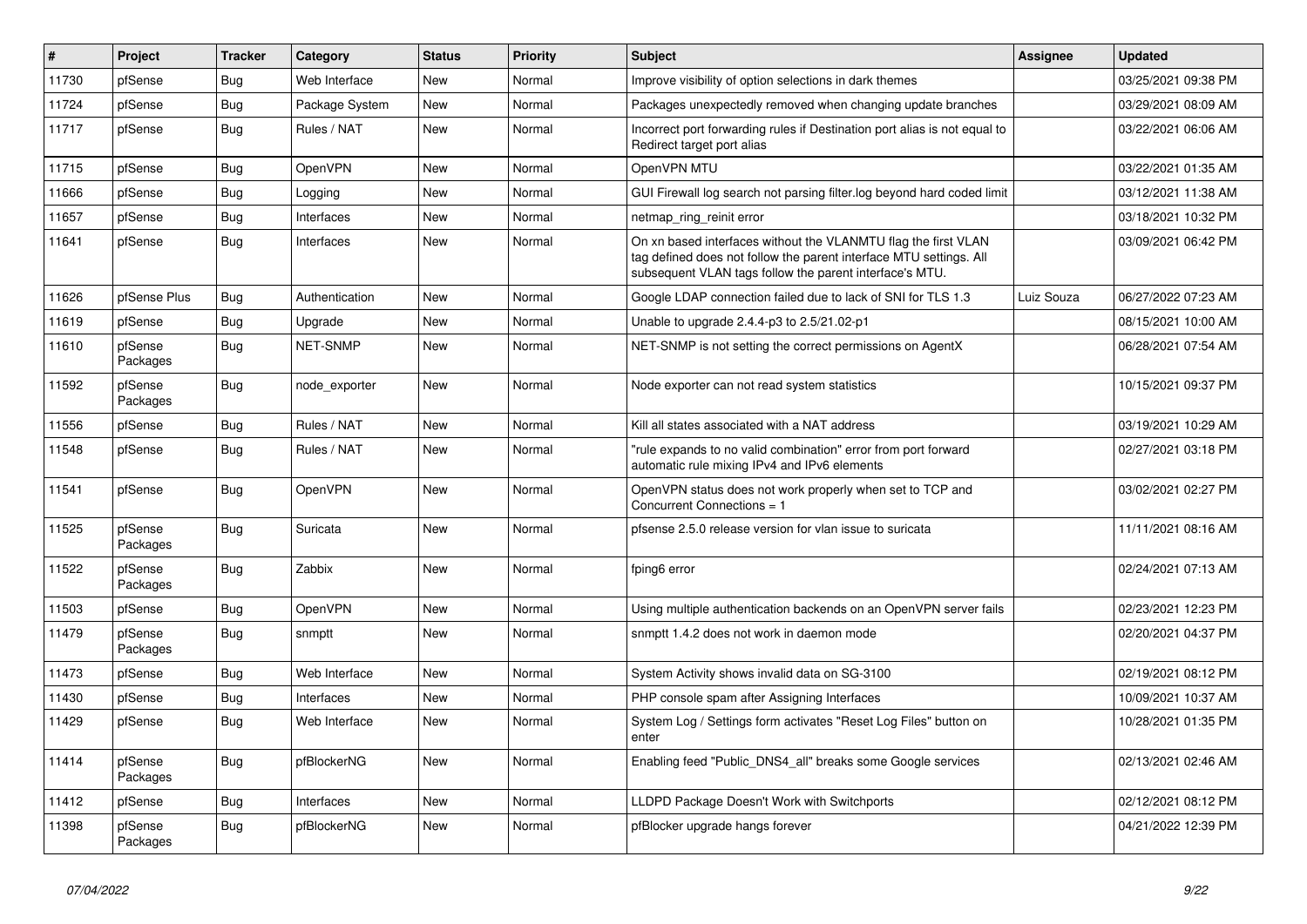| $\vert$ # | <b>Project</b>      | <b>Tracker</b> | Category                 | <b>Status</b> | Priority | <b>Subject</b>                                                                                                         | <b>Assignee</b>     | <b>Updated</b>      |
|-----------|---------------------|----------------|--------------------------|---------------|----------|------------------------------------------------------------------------------------------------------------------------|---------------------|---------------------|
| 11375     | pfSense<br>Packages | Bug            | apcupsd                  | New           | Normal   | UPS Type <blank> for USB APC</blank>                                                                                   |                     | 02/26/2021 11:10 AM |
| 11363     | pfSense             | Bug            | Installer                | New           | Normal   | Clean Install 2.5.0 fails due to hardware incompability                                                                |                     | 02/04/2021 11:06 AM |
| 11335     | pfSense             | Bug            | Interfaces               | New           | Normal   | Spoofing the MAC on a LAGG interface does not work for some NIC<br>types.                                              |                     | 01/29/2021 09:10 AM |
| 11296     | pfSense             | Bug            | Routing                  | New           | Normal   | Static route targets may still reachable via default route when the<br>gateway they should route through is down       | <b>Viktor Gurov</b> | 06/28/2022 12:01 PM |
| 11268     | pfSense             | Bug            | Web Interface            | New           | Normal   | Cookie named 'id' prevents Edit form fields being set properly                                                         |                     | 09/03/2021 06:16 AM |
| 11261     | pfSense<br>Packages | Bug            | pfBlockerNG              | New           | Normal   | pfBlockerNG ASN numbers in IPv4 (/IPv6) Custom List generate<br>error(s) "Invalid numeric literal at line 1, column 7" |                     | 01/28/2021 08:34 AM |
| 11235     | pfSense<br>Packages | Bug            | Filer                    | New           | Normal   | Filer run script when "state" unchanged                                                                                |                     | 01/08/2021 07:24 AM |
| 11232     | pfSense             | Bug            | <b>Operating System</b>  | New           | Normal   | Fix pfSense_fsync                                                                                                      |                     | 01/08/2021 08:53 AM |
| 11203     | pfSense             | Bug            | Certificates             | New           | Normal   | certificate manager very slow                                                                                          |                     | 12/31/2020 11:57 AM |
| 11184     | pfSense             | <b>Bug</b>     | FreeBSD                  | <b>New</b>    | Normal   | PF: State policy cannot be configurable                                                                                |                     | 02/09/2021 02:43 AM |
| 11182     | pfSense<br>Packages | <b>Bug</b>     | <b>NRPE</b>              | <b>New</b>    | Normal   | NRPE in HA syncs the bind IP                                                                                           |                     | 12/01/2021 02:15 AM |
| 11177     | pfSense             | <b>Bug</b>     | Dynamic DNS              | New           | Normal   | DDNSv6 not using Check IP Services                                                                                     |                     | 12/21/2020 05:02 AM |
| 11149     | pfSense             | Bug            | <b>DHCP Relay</b>        | New           | Normal   | DHCP relay won't start with DHCP server behind gateway                                                                 |                     | 03/22/2021 05:13 AM |
| 11147     | pfSense             | Bug            | <b>Dynamic DNS</b>       | New           | Normal   | Domeneshop DynDNS IPv4 and IPv6                                                                                        |                     | 12/09/2020 11:47 PM |
| 11110     | pfSense             | Bug            | Backup / Restore         | New           | Normal   | Backup file should be checked before restoring a specific area                                                         |                     | 12/05/2020 02:50 PM |
| 11091     | pfSense             | <b>Bug</b>     | Interfaces               | New           | Normal   | Interfaces set as disabled in the configuration have an UP status in<br>the operating system at boot                   | <b>Viktor Gurov</b> | 06/28/2022 12:01 PM |
| 11040     | pfSense<br>Packages | Bug            | pfBlockerNG              | <b>New</b>    | Normal   | pfb filter core faults when clearing firewall log                                                                      |                     | 11/07/2020 01:44 PM |
| 11036     | pfSense<br>Packages | Bug            | haproxy                  | <b>New</b>    | Normal   | <b>HAproxy ACL</b>                                                                                                     |                     | 02/11/2022 11:27 AM |
| 10980     | pfSense             | <b>Bug</b>     | <b>Operating System</b>  | New           | Normal   | rc.local is executed at login by rc.initial, and not at boot time.                                                     |                     | 10/19/2020 09:39 AM |
| 10935     | pfSense<br>Packages | Bug            | <b>FRR</b>               | New           | Normal   | FRR 0.6.7-6 - BGPD service recycled IPv6 without Route Map                                                             |                     | 12/30/2020 05:00 PM |
| 10875     | pfSense             | <b>Bug</b>     | Gateways                 | New           | Normal   | PPP periodic reset does not fully restore gateway group round-robin<br>functionality                                   | Luiz Souza          | 11/05/2020 07:44 AM |
| 10845     | pfSense<br>Packages | <b>Bug</b>     | apcupsd                  | <b>New</b>    | Normal   | apcupsd doesn't stop when not enabled                                                                                  |                     | 08/24/2020 10:16 AM |
| 10833     | pfSense             | Bug            | Configuration<br>Backend | New           | Normal   | unbound exits on configuration error when link status flaps on LAN<br>interface                                        |                     | 08/13/2020 11:53 PM |
| 10822     | pfSense             | Bug            | DHCP (IPv6)              | New           | Normal   | Deprecated IPv6 prefix won't be announced as deprecated to clients                                                     |                     | 08/10/2020 09:23 AM |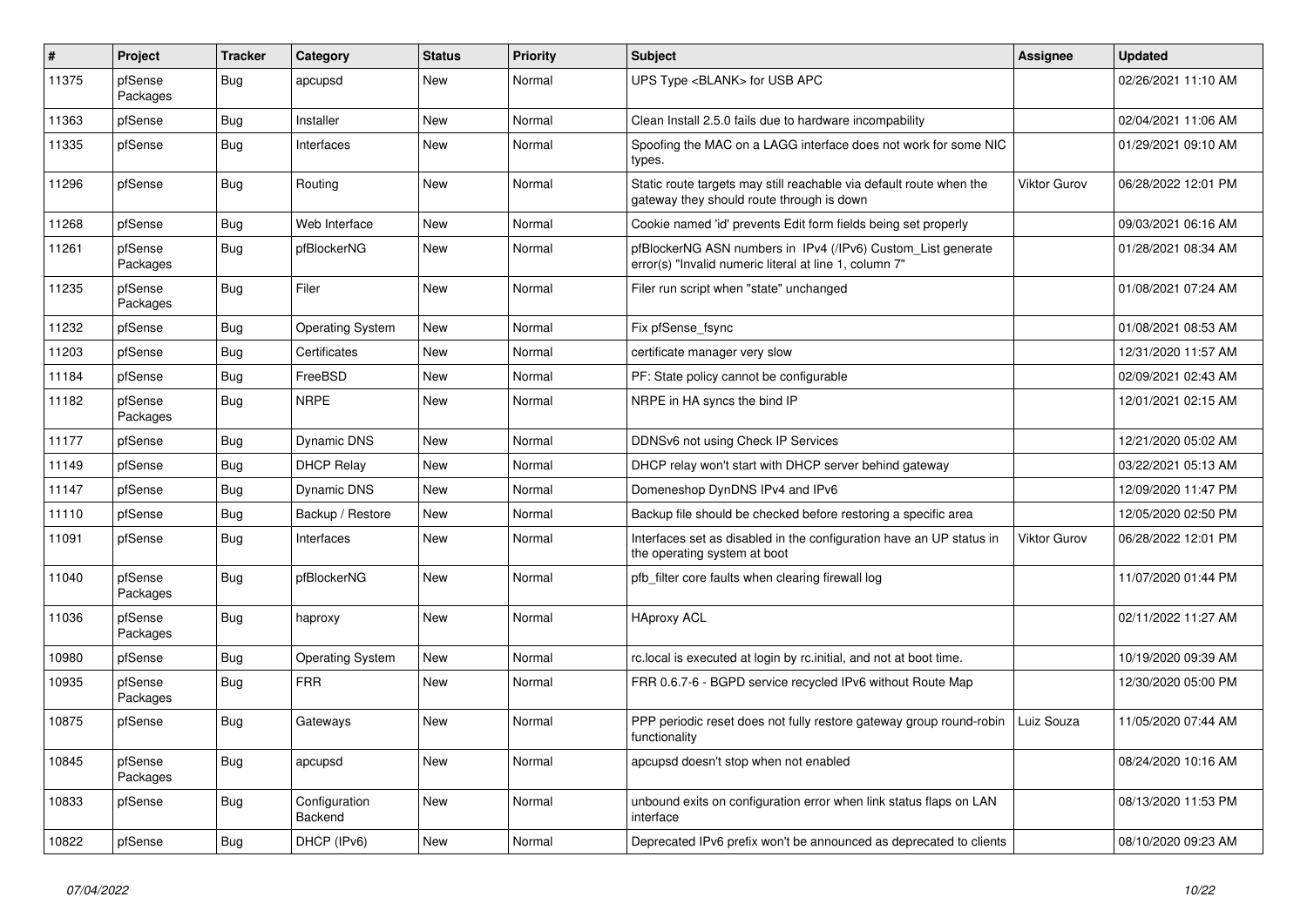| #     | Project             | <b>Tracker</b> | Category                     | <b>Status</b> | <b>Priority</b> | Subject                                                                                                                                                     | <b>Assignee</b> | <b>Updated</b>      |
|-------|---------------------|----------------|------------------------------|---------------|-----------------|-------------------------------------------------------------------------------------------------------------------------------------------------------------|-----------------|---------------------|
| 10791 | pfSense<br>Packages | Bug            | <b>PIMD</b>                  | New           | Normal          | Valid (vlan)interfaces do not get vif reporting "Invalid phyint address"                                                                                    |                 | 10/06/2020 09:20 AM |
| 10783 | pfSense<br>Packages | Bug            | ntop                         | New           | Normal          | NtopNG is very unstable on arm64                                                                                                                            |                 | 07/22/2020 09:07 AM |
| 10765 | pfSense             | Bug            | Authentication               | New           | Normal          | Ampersands in Idap extended query are escaped twice                                                                                                         |                 | 09/02/2020 07:55 AM |
| 10729 | pfSense             | <b>Bug</b>     | Package System               | New           | Normal          | Certificate verification failed for pkg.freebsd.org                                                                                                         |                 | 07/05/2020 01:12 AM |
| 10726 | pfSense             | Bug            | Rules / NAT                  | New           | Normal          | Sticky-connections option is bugged - sticky-address cannot be<br>redefined                                                                                 |                 | 11/12/2020 10:12 AM |
| 10715 | pfSense             | Bug            | <b>DHCP Relay</b>            | New           | Normal          | DHCPv6 relay always uses the "first" IPv6 address of an interface                                                                                           |                 | 06/29/2020 05:01 AM |
| 10714 | pfSense             | <b>Bug</b>     | DHCP (IPv6)                  | New           | Normal          | radvd only gives out the prefix of the "first" IPv6 address of an<br>interface                                                                              |                 | 10/06/2020 01:03 PM |
| 10712 | pfSense             | Bug            | Rules / NAT                  | <b>New</b>    | Normal          | "default allow LAN IPv6 to any" rule does not work right after boot<br>when using IPv6 PD                                                                   |                 | 06/30/2020 12:17 AM |
| 10708 | pfSense             | Bug            | Upgrade                      | New           | Normal          | ZFS bootpool boot symlink issue                                                                                                                             | Luiz Souza      | 03/08/2021 07:03 AM |
| 10695 | pfSense<br>Packages | Bug            | FreeRADIUS                   | New           | Normal          | FreeRadius Accounting skipping MBs after reboot due to power<br>down                                                                                        |                 | 06/24/2020 04:49 AM |
| 10693 | pfSense<br>Packages | Bug            | <b>BIND</b>                  | New           | Normal          | pfSense Bind Zone Editor UI does not update zone serial number<br>when a change is made                                                                     |                 | 09/01/2021 12:51 AM |
| 10671 | pfSense             | Bug            | <b>Operating System</b>      | New           | Normal          | pfsense 2.4.5 1 does not boot on Gen2 2012R2 HyperV VM                                                                                                      |                 | 05/09/2021 06:39 AM |
| 10624 | pfSense             | Bug            | <b>DNS Resolver</b>          | New           | Normal          | Unbound configuration memory leak with python module $+$ register<br>DHCP leases active                                                                     |                 | 02/26/2021 10:27 AM |
| 10606 | pfSense<br>Packages | Bug            | Snort                        | New           | Normal          | Snort Inline stopped working after upgrade to FreeBSD 12.1<br>(network traffic blocked after heavy load randomly)                                           |                 | 05/28/2020 10:06 AM |
| 10601 | pfSense<br>Packages | Bug            | Status_Monitoring            | New           | Normal          | Dashboard->Traffic Graphs Scale is capped for outbound                                                                                                      |                 | 05/29/2020 10:13 AM |
| 10590 | pfSense<br>Packages | Bug            | pfBlockerNG                  | New           | Normal          | pfBlockerNG: Invalid argument supplied for foreach()                                                                                                        |                 | 05/26/2020 08:22 AM |
| 10584 | pfSense             | Bug            | Hardware / Drivers           | New           | Normal          | SG-3100 with M.2: shutdown instead of reboot                                                                                                                |                 | 07/21/2020 03:08 AM |
| 10544 | pfSense             | Bug            | User Manager /<br>Privileges | New           | Normal          | It's not possible to add a user to group operator using the qui                                                                                             |                 | 04/21/2022 12:39 PM |
| 10530 | pfSense             | Bug            | Upgrade                      | New           | Normal          | Convert config version to be based on product version                                                                                                       |                 | 04/21/2022 12:39 PM |
| 10526 | pfSense<br>Packages | Bug            | pfBlockerNG                  | New           | Normal          | Package pfBlockerNG Crashes on Alert view                                                                                                                   |                 | 05/04/2020 08:59 AM |
| 10516 | pfSense<br>Packages | Bug            | <b>FRR</b>                   | New           | Normal          | FRR Access list                                                                                                                                             |                 | 12/06/2020 11:02 PM |
| 10513 | pfSense             | Bug            | Rules / NAT                  | New           | Normal          | State issues with policy routing and HA failover                                                                                                            |                 | 04/21/2022 12:39 PM |
| 10503 | pfSense<br>Packages | Bug            | <b>FRR</b>                   | New           | Normal          | Flapping any GW in multi-WAN influences restating all IPsec tunnels<br>in FRR which leads to dropping all IPsec VTI static routes and<br>related BGP issues |                 | 05/08/2020 07:51 PM |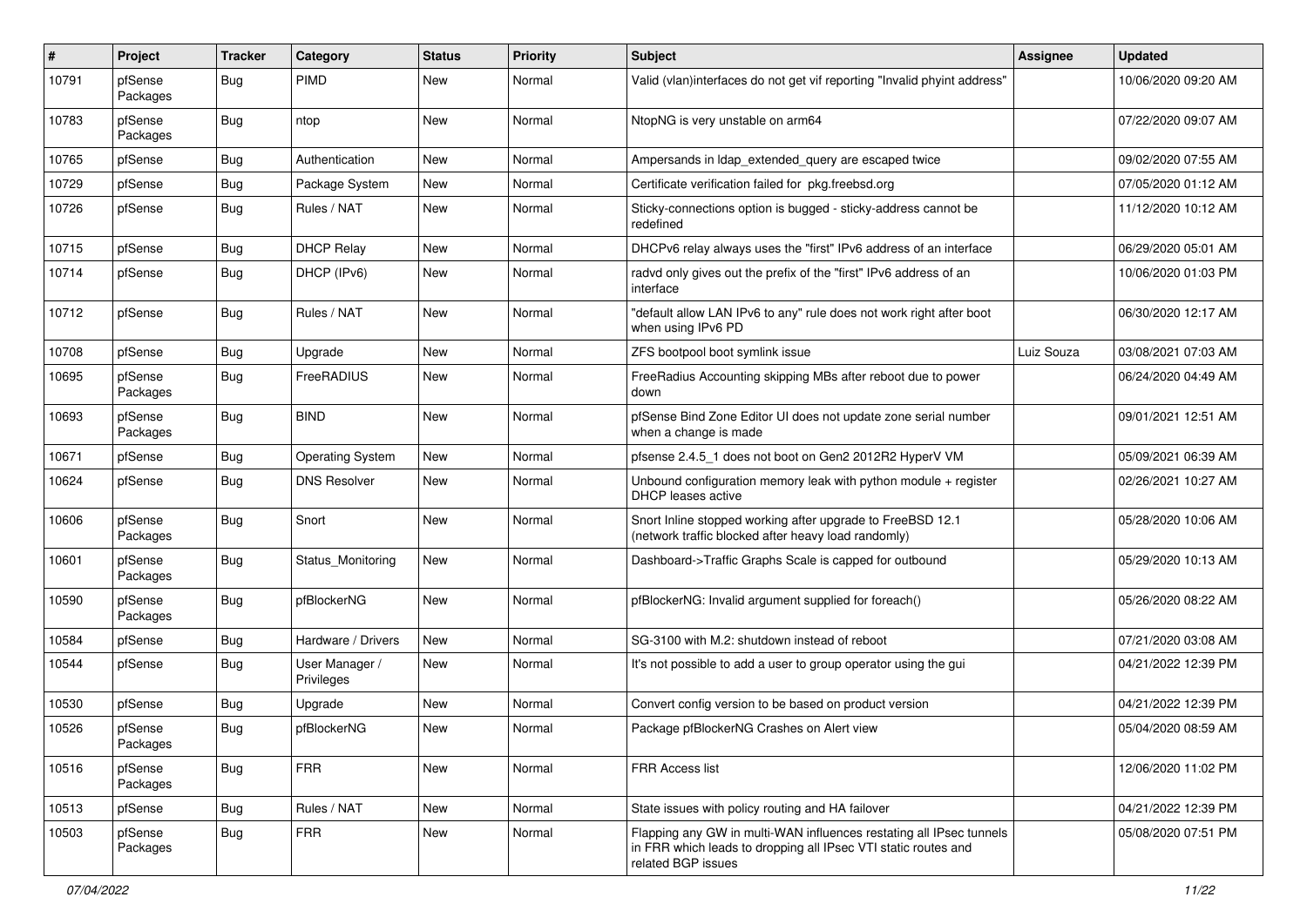| $\vert$ # | Project             | <b>Tracker</b> | Category                     | <b>Status</b> | <b>Priority</b> | <b>Subject</b>                                                                                                    | Assignee             | <b>Updated</b>      |
|-----------|---------------------|----------------|------------------------------|---------------|-----------------|-------------------------------------------------------------------------------------------------------------------|----------------------|---------------------|
| 10493     | pfSense             | <b>Bug</b>     | <b>IPsec</b>                 | New           | Normal          | filter_get_vpns_list() issues                                                                                     |                      | 05/06/2020 01:07 AM |
| 10487     | pfSense<br>Packages | Bug            | Telegraf                     | New           | Normal          | Telegraf package not sending logs to influxdb server                                                              |                      | 05/03/2020 07:09 PM |
| 10436     | pfSense<br>Packages | Bug            | softflowd                    | New           | Normal          | softflowd no longer sends flow data after upgrade ( $v0.9.91 - v$<br>v1.0.0                                       |                      | 06/07/2022 12:25 AM |
| 10429     | pfSense<br>Packages | Bug            | <b>Status Traffic Totals</b> | New           | Normal          | Status Traffic Total broken 2.4.5                                                                                 | <b>Jared Dillard</b> | 02/27/2021 07:55 PM |
| 10370     | pfSense<br>Packages | <b>Bug</b>     | ntop                         | New           | Normal          | ntopng Timeseries not send to InfluxDB                                                                            |                      | 03/30/2020 09:42 AM |
| 10342     | pfSense             | <b>Bug</b>     | <b>DNS Resolver</b>          | New           | Normal          | Unbound domain overrides stop resolving periodically. They only<br>resume after the service has been restarted.   |                      | 03/13/2020 10:35 AM |
| 10325     | pfSense             | Bug            | Notifications                | New           | Normal          | System/Advanced/Notifications/E-Mail - SMTP Notification E-Mail<br>auth password Unexpected Bahaviour             |                      | 10/30/2020 08:17 AM |
| 10311     | pfSense             | Bug            | OpenVPN                      | <b>New</b>    | Normal          | Too low net.link.ifgmaxlen causes packet drop under load when<br>using OpenVPN inside bridge interface under load |                      | 08/10/2021 03:10 AM |
| 10310     | pfSense             | Bug            | Upgrade                      | New           | Normal          | Systems with low RAM and several packages may temporarily fail to<br>load large tables after an upgrade           |                      | 03/03/2020 07:55 AM |
| 10294     | pfSense<br>Packages | Bug            | <b>FRR</b>                   | <b>New</b>    | Normal          | FRR Route Counts Incorrect on Status Page                                                                         | Jim Pingle           | 02/26/2020 11:08 AM |
| 10292     | pfSense<br>Packages | Bug            | Suricata                     | New           | Normal          | Suricata not respecting SID Mgmt list                                                                             |                      | 02/27/2020 01:02 PM |
| 10279     | pfSense<br>Packages | <b>Bug</b>     | open-vm-tools                | New           | Normal          | pfSense's OpenVM Tools on ESXi 6.7 no longer provides guest vm<br>functionality                                   |                      | 03/01/2020 06:07 PM |
| 10278     | pfSense<br>Packages | <b>Bug</b>     | pfBlockerNG                  | New           | Normal          | pfBlockerNG: Formatting issue on DNSBL stats page                                                                 |                      | 02/24/2020 01:36 PM |
| 10277     | pfSense             | <b>Bug</b>     | Web Interface                | New           | Normal          | Sorting the log entries does not use year value                                                                   |                      | 02/24/2020 07:46 AM |
| 10271     | pfSense             | Bug            | Web Interface                | New           | Normal          | Large number of VLAN/LANs make "Interfaces" menu hard to<br>access                                                |                      | 02/20/2020 04:46 AM |
| 10253     | pfSense<br>Packages | Bug            | pfBlockerNG                  | New           | Normal          | pfblockerng-devel uses user interface for VIP causing issues with<br>other services                               |                      | 02/11/2020 09:17 AM |
| 10188     | pfSense<br>Packages | Bug            | pfBlockerNG                  | New           | Normal          | Reputation tab is not working                                                                                     |                      | 01/24/2020 10:06 AM |
| 10164     | pfSense<br>Packages | Bug            | pfBlockerNG                  | New           | Normal          | pfBlockerNG dashboard widget position is not maintained when<br>updating                                          |                      | 01/06/2020 10:06 AM |
| 10150     | pfSense             | <b>Bug</b>     | <b>IGMP Proxy</b>            | New           | Normal          | IGMP Proxy does not scale to hundreds of streams                                                                  |                      | 01/03/2020 02:56 AM |
| 10143     | pfSense             | Bug            | <b>DNS Resolver</b>          | New           | Normal          | System hostname DNS entry is assigned to the wrong IP on<br>multi-wan setups                                      |                      | 12/31/2019 02:33 PM |
| 10000     | pfSense             | Bug            | <b>Dynamic DNS</b>           | New           | Normal          | Azure Dynamic DNS A and AAAA Records for Apex Zone                                                                |                      | 03/31/2020 09:03 AM |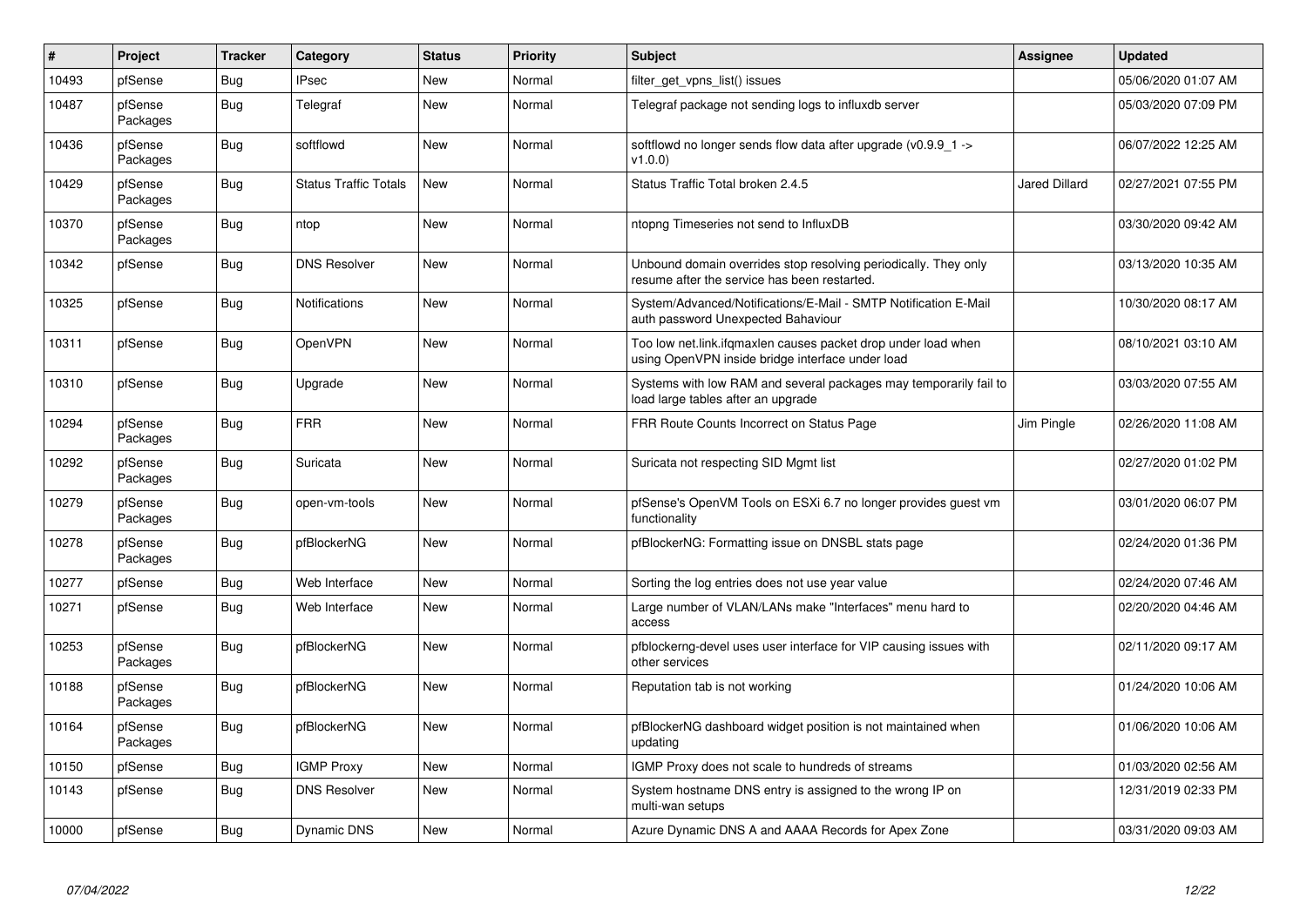| $\sharp$ | Project             | <b>Tracker</b> | Category                     | <b>Status</b> | <b>Priority</b> | <b>Subject</b>                                                                                                       | Assignee             | <b>Updated</b>      |
|----------|---------------------|----------------|------------------------------|---------------|-----------------|----------------------------------------------------------------------------------------------------------------------|----------------------|---------------------|
| 9999     | pfSense<br>Packages | Bug            | pfBlockerNG                  | New           | Normal          | unbound fatal error if System Domain in DNSBL and System<br>Domain Local Zone Type is Redirect                       |                      | 12/25/2019 08:10 AM |
| 9934     | pfSense<br>Packages | Bug            | Suricata                     | New           | Normal          | suricata update kills WAN interface                                                                                  |                      | 02/20/2020 09:17 AM |
| 9895     | pfSense<br>Packages | Bug            | Snort                        | New           | Normal          | snort reinstallation failed                                                                                          |                      | 06/23/2021 08:01 AM |
| 9805     | pfSense             | Bug            | Dynamic DNS                  | New           | Normal          | dynDNS cloudflare multiple entries                                                                                   |                      | 10/02/2019 04:51 PM |
| 9737     | pfSense             | Bug            | <b>Traffic Graphs</b>        | New           | Normal          | traffic-graphs.js shows incorrect units inside the chart                                                             |                      | 09/09/2019 06:35 AM |
| 9707     | pfSense<br>Packages | Bug            | pfBlockerNG                  | New           | Normal          | Some networks already existing in deny Feeds are not stopped even<br>if existing in custom deny list                 |                      | 08/28/2019 10:03 AM |
| 9698     | pfSense             | Bug            | <b>RRD Graphs</b>            | New           | Normal          | Monitoring graphs do not retain state after auto-refresh                                                             |                      | 08/26/2019 02:09 AM |
| 9690     | pfSense             | Bug            | Interfaces                   | New           | Normal          | Ethernet flow control should be disabled by default                                                                  |                      | 08/19/2019 06:45 PM |
| 9677     | pfSense             | Bug            | Dashboard                    | New           | Normal          | Dashboard hangs when widget needs data from a remote host<br>which is down                                           |                      | 08/13/2019 09:15 AM |
| 9676     | pfSense<br>Packages | Bug            | pfBlockerNG                  | New           | Normal          | AS lookup fails                                                                                                      |                      | 12/26/2019 12:17 AM |
| 9664     | pfSense             | Bug            | Dynamic DNS                  | New           | Normal          | DynDNS and Dual-wan problem with CloudFlare (works with No-Ip)                                                       |                      | 08/03/2019 10:00 AM |
| 9662     | pfSense<br>Packages | Bug            | pfBlockerNG                  | New           | Normal          | PfblockerNG do not update after pfsense reboot and wait for next<br>cron task                                        |                      | 08/20/2019 09:00 AM |
| 9654     | pfSense             | Bug            | <b>DNS Resolver</b>          | New           | Normal          | After reboot, the DNS resolver must be restarted before it will<br>advertise the ipv6 DNS address of the router.     |                      | 11/20/2020 03:12 AM |
| 9650     | pfSense             | Bug            | Gateways                     | New           | Normal          | IPv6 connection drops (ir-)regular on Kabelvodafone (German cable<br>ISP)                                            |                      | 07/27/2019 07:14 AM |
| 9626     | pfSense             | Bug            | Web Interface                | New           | Normal          | When deny write permission is assigned to a user, there is no error<br>feedback if the user tries to write something |                      | 06/25/2022 05:41 PM |
| 9585     | pfSense             | Bug            | Interfaces                   | New           | Normal          | 6RD: Unable to reach hosts on within same 6rd-domain                                                                 |                      | 08/14/2019 02:39 PM |
| 9568     | pfSense<br>Packages | Bug            | Squid                        | New           | Normal          | UFSSwapDir::openLog: Failed to open swap log.                                                                        |                      | 05/29/2019 09:18 PM |
| 9566     | pfSense             | Bug            | <b>Traffic Graphs</b>        | New           | Normal          | Traffic graph displays traffic incorrectly                                                                           |                      | 11/18/2019 07:54 AM |
| 9537     | pfSense<br>Packages | Bug            | <b>Status Traffic Totals</b> | New           | Normal          | One month offset in displayed data between time changes                                                              | <b>Jared Dillard</b> | 05/01/2020 08:27 AM |
| 9504     | pfSense             | Bug            | <b>Dynamic DNS</b>           | New           | Normal          | Multiple Dynamic DNS update notifications for the same interface,<br>not differentiated by the hostname              |                      | 05/07/2019 07:46 AM |
| 9500     | pfSense<br>Packages | Bug            | haproxy                      | New           | Normal          | HAproxy does not delete non-applicable action config                                                                 |                      | 01/18/2022 06:28 AM |
| 9497     | pfSense<br>Packages | Bug            | AWS VPC                      | New           | Normal          | AWS VPN Wizard: WebGUI times out.                                                                                    |                      | 11/13/2019 10:07 AM |
| 9495     | pfSense<br>Packages | <b>Bug</b>     | AWS VPC                      | New           | Normal          | AWS VPC VPN wizard produces incorrect config (SHA256 should<br>be SHA1)                                              |                      | 08/19/2019 02:45 PM |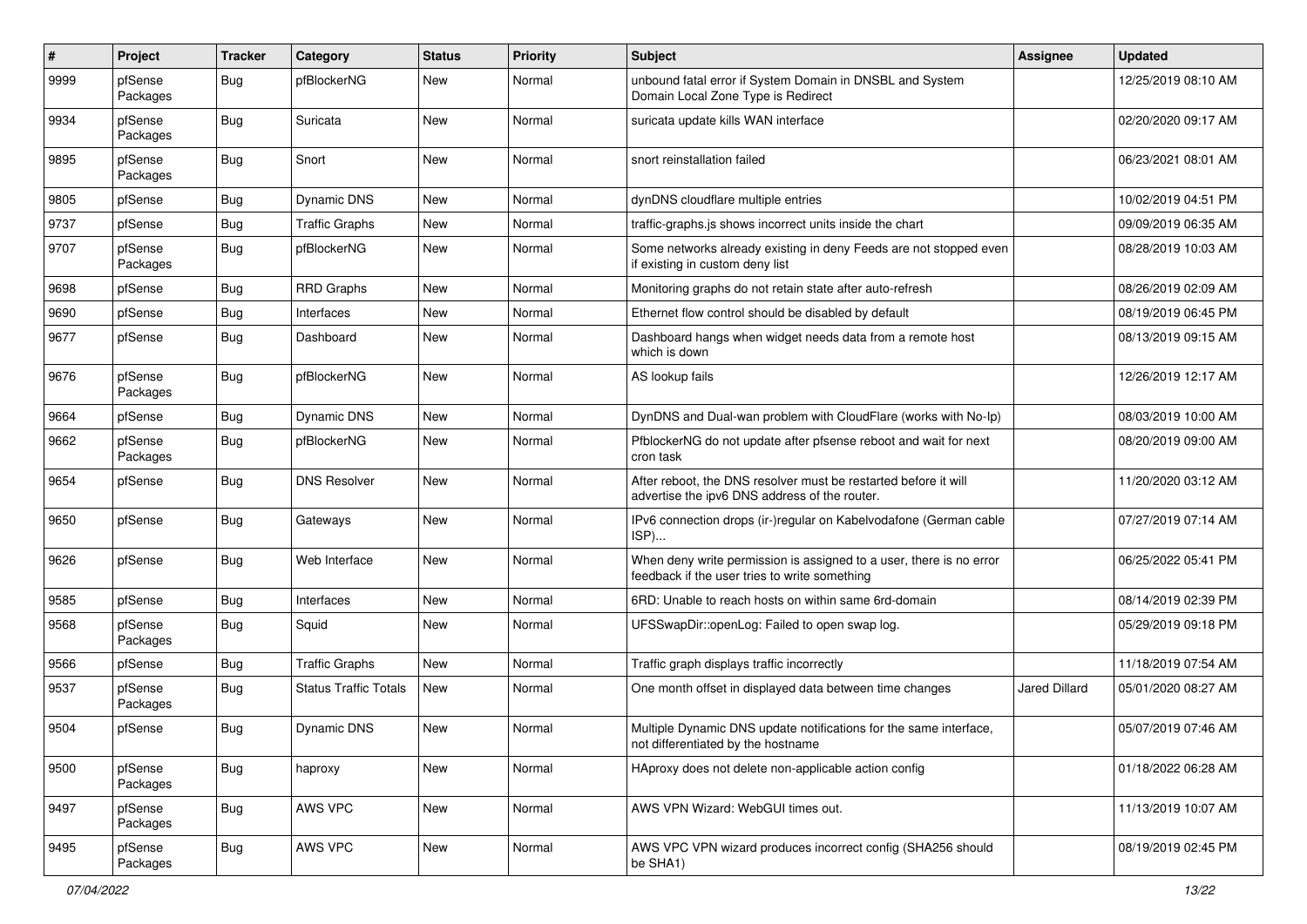| $\#$ | Project             | <b>Tracker</b> | Category                     | <b>Status</b> | <b>Priority</b> | Subject                                                                                               | Assignee | <b>Updated</b>      |
|------|---------------------|----------------|------------------------------|---------------|-----------------|-------------------------------------------------------------------------------------------------------|----------|---------------------|
| 9485 | pfSense             | Bug            | User Manager /<br>Privileges | New           | Normal          | password match error on system usermanager causes Group<br>membership to be reset.                    |          | 04/26/2019 08:52 AM |
| 9453 | pfSense             | Bug            | <b>LAGG Interfaces</b>       | New           | Normal          | VLAN Interfaces on LAGG get orphaned at boot                                                          |          | 08/21/2019 11:16 AM |
| 9348 | pfSense<br>Packages | Bug            | <b>ACME</b>                  | New           | Normal          | Results of Acme certificate issuance/renewal are not properly<br>formatted                            |          | 02/22/2019 12:08 PM |
| 9344 | pfSense             | Bug            | Translations                 | New           | Normal          | OpenVPN click NCP Algorithms will always go to DH Parameters<br>website(in Chinese-Taiwan)            |          | 10/21/2021 03:48 AM |
| 9343 | pfSense             | Bug            | DHCP (IPv4)                  | <b>New</b>    | Normal          | diag_arp.php times out with large DHCPD leases table                                                  |          | 08/14/2019 01:19 PM |
| 9338 | pfSense             | Bug            | <b>IGMP Proxy</b>            | New           | Normal          | igmpproxy ignoring downstream vlan interface                                                          |          | 02/22/2019 03:48 AM |
| 9337 | pfSense<br>Packages | Bug            | Telegraf                     | New           | Normal          | Telegraf ping input fails                                                                             |          | 02/18/2019 10:40 AM |
| 9286 | pfSense<br>Packages | Bug            | squidguard                   | New           | Normal          | squidGuard - Unable to change IP for sgerror.php URL in<br>configuration                              |          | 11/13/2019 10:07 AM |
| 9261 | pfSense<br>Packages | Bug            | haproxy                      | New           | Normal          | haproxy GUI failure                                                                                   |          | 01/08/2019 12:41 PM |
| 9241 | pfSense             | Bug            | Interfaces                   | New           | Normal          | Ethernet link cycles up/down if "auto-negotiate" is explicitly selected<br>in interface configuration |          | 12/31/2018 08:36 PM |
| 9229 | pfSense<br>Packages | Bug            | Tinc                         | New           | Normal          | Tinc package: no way of specifying multiple critical configuration<br>parameters from web interface   |          | 08/13/2019 09:25 AM |
| 9192 | pfSense             | Bug            | PPP Interfaces               | New           | Normal          | PPPoE daemon selects wrong interface                                                                  |          | 08/20/2019 10:05 AM |
| 9179 | pfSense             | Bug            | <b>NAT Reflection</b>        | New           | Normal          | NAT reflection fix implemented for #8604 is causing WebUI and<br>XMLRPC to fail on slave              |          | 03/27/2020 08:01 PM |
| 9167 | pfSense             | Bug            | Rules / NAT                  | New           | Normal          | Some Important ICMPv6 Traffic Not Allowed by Default Rules                                            |          | 08/14/2019 01:00 PM |
| 9143 | pfSense<br>Packages | <b>Bug</b>     | ntop                         | New           | Normal          | ntopng not displaying values in historical correctly                                                  |          | 11/22/2018 07:24 AM |
| 9139 | pfSense<br>Packages | Bug            | Telegraf                     | New           | Normal          | telegraf: add ping for default gateway(s)                                                             |          | 05/21/2020 04:23 PM |
| 9138 | pfSense<br>Packages | Bug            | Telegraf                     | New           | Normal          | telegraf: add section for custom config lines                                                         |          | 02/18/2019 03:36 PM |
| 9101 | pfSense             | Bug            | <b>Traffic Graphs</b>        | New           | Normal          | Traffic Graphs/Dashboard Slows Downloads Being Performed by<br>the Same Firefox Browser               |          | 08/21/2019 09:18 AM |
| 9087 | pfSense             | <b>Bug</b>     | <b>Traffic Graphs</b>        | New           | Normal          | Traffic Graph Widget Legend Not Updating                                                              |          | 08/14/2019 12:38 PM |
| 9079 | pfSense<br>Packages | <b>Bug</b>     | ntop                         | New           | Normal          | High CPU usage of ntopng even during IDLE and no network traffic                                      |          | 12/16/2018 02:40 PM |
| 9037 | pfSense             | Bug            | <b>DNS Resolver</b>          | New           | Normal          | Unbound not logging to syslog after reboot                                                            |          | 10/12/2018 05:09 AM |
| 9035 | pfSense             | Bug            | Rules / NAT                  | New           | Normal          | Inactive Interfaces are Hidden in Firewall Rules                                                      |          | 08/14/2019 12:39 PM |
| 9025 | pfSense<br>Packages | <b>Bug</b>     | squidguard                   | New           | Normal          | SquidGard + Target categories                                                                         |          | 10/08/2018 01:00 AM |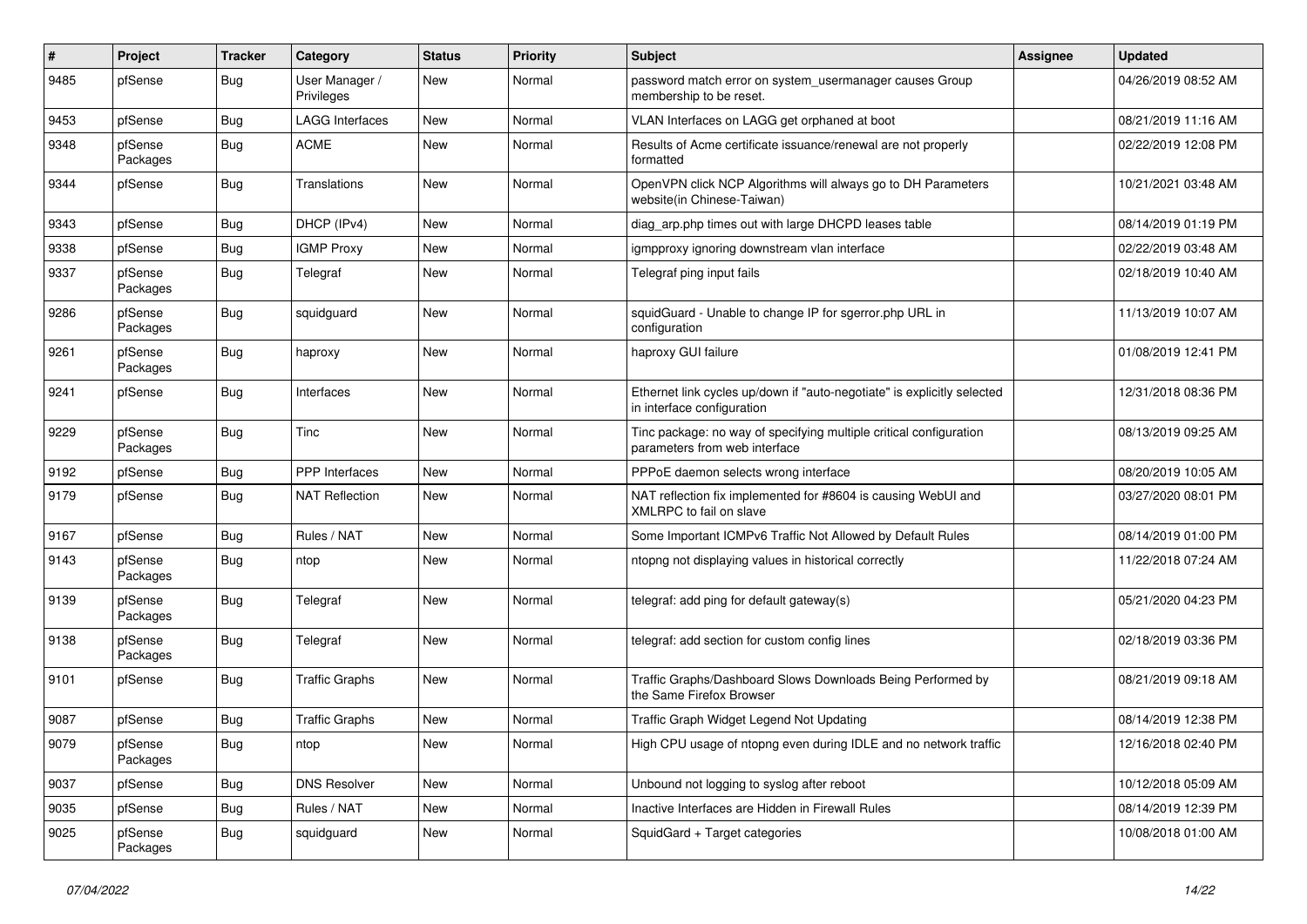| $\vert$ # | Project             | <b>Tracker</b> | Category                            | <b>Status</b> | <b>Priority</b> | <b>Subject</b>                                                                                                                             | Assignee            | <b>Updated</b>      |
|-----------|---------------------|----------------|-------------------------------------|---------------|-----------------|--------------------------------------------------------------------------------------------------------------------------------------------|---------------------|---------------------|
| 8963      | pfSense             | Bug            | <b>Traffic Shaper</b><br>(Limiters) | New           | Normal          | 2.4.4 Limiters don't work after CARP fail-over                                                                                             |                     | 12/10/2018 06:40 AM |
| 8909      | pfSense<br>Packages | Bug            | Tinc                                | <b>New</b>    | Normal          | tinc package makes /rc.newwanip looping forever                                                                                            |                     | 08/13/2019 09:25 AM |
| 8902      | pfSense<br>Packages | Bug            | haproxy                             | <b>New</b>    | Normal          | HAproxy package not use custom DNS for lookup on apply new<br>config                                                                       |                     | 09/16/2018 08:16 AM |
| 8827      | pfSense<br>Packages | Bug            | squidguard                          | New           | Normal          | Squidguard: ACL redirect modes 'redirect' and 'err page' send<br>unresolvable URLs to the client.                                          | <b>Viktor Gurov</b> | 12/21/2021 05:49 AM |
| 8815      | pfSense             | <b>Bug</b>     | Interfaces                          | <b>New</b>    | Normal          | IP addresses are removed from interfaces when link is lost and<br>either IPv4 or IPv6 is dynamic                                           | Luiz Souza          | 07/21/2021 07:49 AM |
| 8804      | pfSense             | Bug            | <b>PPP</b> Interfaces               | <b>New</b>    | Normal          | Netgate SG-1000 PPPoE Keepalives not prioritized, internet drops                                                                           |                     | 08/20/2019 10:06 AM |
| 8770      | pfSense             | Bug            | Interfaces                          | New           | Normal          | QinQ interfaces always show as active                                                                                                      |                     | 02/01/2020 09:47 AM |
| 8752      | pfSense<br>Packages | Bug            | squidguard                          | New           | Normal          | For SquidGuard in "Common ACL" menu "Target Rules List"<br>"access" option always stays with default value '---' for my Target<br>category |                     | 08/06/2018 05:53 AM |
| 8711      | pfSense             | Bug            | <b>IGMP Proxy</b>                   | New           | Normal          | igmpproxy with PPPoE Interfaces                                                                                                            |                     | 07/28/2018 09:21 AM |
| 8705      | pfSense<br>Packages | Bug            | syslog-ng                           | New           | Normal          | Syslog-NG error in latest snapshot                                                                                                         |                     | 07/27/2018 10:17 AM |
| 8686      | pfSense             | Bug            | <b>IPsec</b>                        | <b>New</b>    | Normal          | IPsec VTI: Assigned interface firewall rules are never parsed                                                                              |                     | 02/10/2021 12:15 PM |
| 8614      | pfSense             | Bug            | DHCP (IPv4)                         | <b>New</b>    | Normal          | Cannot remove Additional BOOTP/DHCP Options                                                                                                |                     | 08/21/2019 09:15 AM |
| 8589      | pfSense<br>Packages | Bug            | FreeRADIUS                          | New           | Normal          | FreeRadius 0.15.5 2 ignoring tunnelled-reply=no                                                                                            |                     | 02/18/2019 03:40 PM |
| 8570      | pfSense             | Bug            | <b>XML Parser</b>                   | <b>New</b>    | Normal          | Empty (dn)shaper config gets populated with newline                                                                                        |                     | 08/20/2019 02:45 PM |
| 8567      | pfSense             | Bug            | CARP                                | <b>New</b>    | Normal          | Using IPv6 VIP alias for services may affect CARP IPv6 VIP work                                                                            |                     | 06/12/2018 01:26 PM |
| 8566      | pfSense             | Bug            | CARP                                | New           | Normal          | Wrong IPv6 source in NS request in case using of IPv6 alias                                                                                |                     | 06/12/2018 01:26 PM |
| 8560      | pfSense<br>Packages | Bug            | <b>ACME</b>                         | <b>New</b>    | Normal          | ACME: can't update DNS records in DNSMadeEasy registar for<br>several domains with different API keys/ids                                  |                     | 06/08/2018 01:28 PM |
| 8526      | pfSense             | Bug            | Interfaces                          | New           | Normal          | DHCP client ignores server replies when 802.1q tagging is used                                                                             |                     | 08/14/2019 10:52 AM |
| 8516      | pfSense<br>Packages | <b>Bug</b>     | FreeRADIUS                          | <b>New</b>    | Normal          | FreeRADIUS requires settings re-saved after pfSense upgrade                                                                                | Jim Pingle          | 12/31/2021 05:58 PM |
| 8512      | pfSense             | Bug            | PPP Interfaces                      | New           | Normal          | PPPoE reconnect fails after interface flap                                                                                                 |                     | 08/20/2019 10:06 AM |
| 8435      | pfSense             | Bug            | Interfaces                          | New           | Normal          | DHCPv6 unusable in certain circumstances (US AT&T Fiber, etc.)                                                                             |                     | 08/14/2019 10:52 AM |
| 8432      | pfSense             | Bug            | Dynamic DNS                         | New           | Normal          | Dynamic DNS Client gives an error that it can't find IPv6 address<br>when WAN interface is a LAGG                                          |                     | 09/17/2020 05:23 AM |
| 8419      | pfSense             | <b>Bug</b>     | Web Interface                       | <b>New</b>    | Normal          | webgui, when menubar is fixed to the top of the screen, the last<br>items of long menus cannot be seen/used.                               |                     | 07/19/2018 03:10 PM |
| 8406      | pfSense             | <b>Bug</b>     | Dynamic DNS                         | New           | Normal          | DDNS IPV6 Cloudflare Client does not detect PPOE address                                                                                   |                     | 03/31/2018 11:56 AM |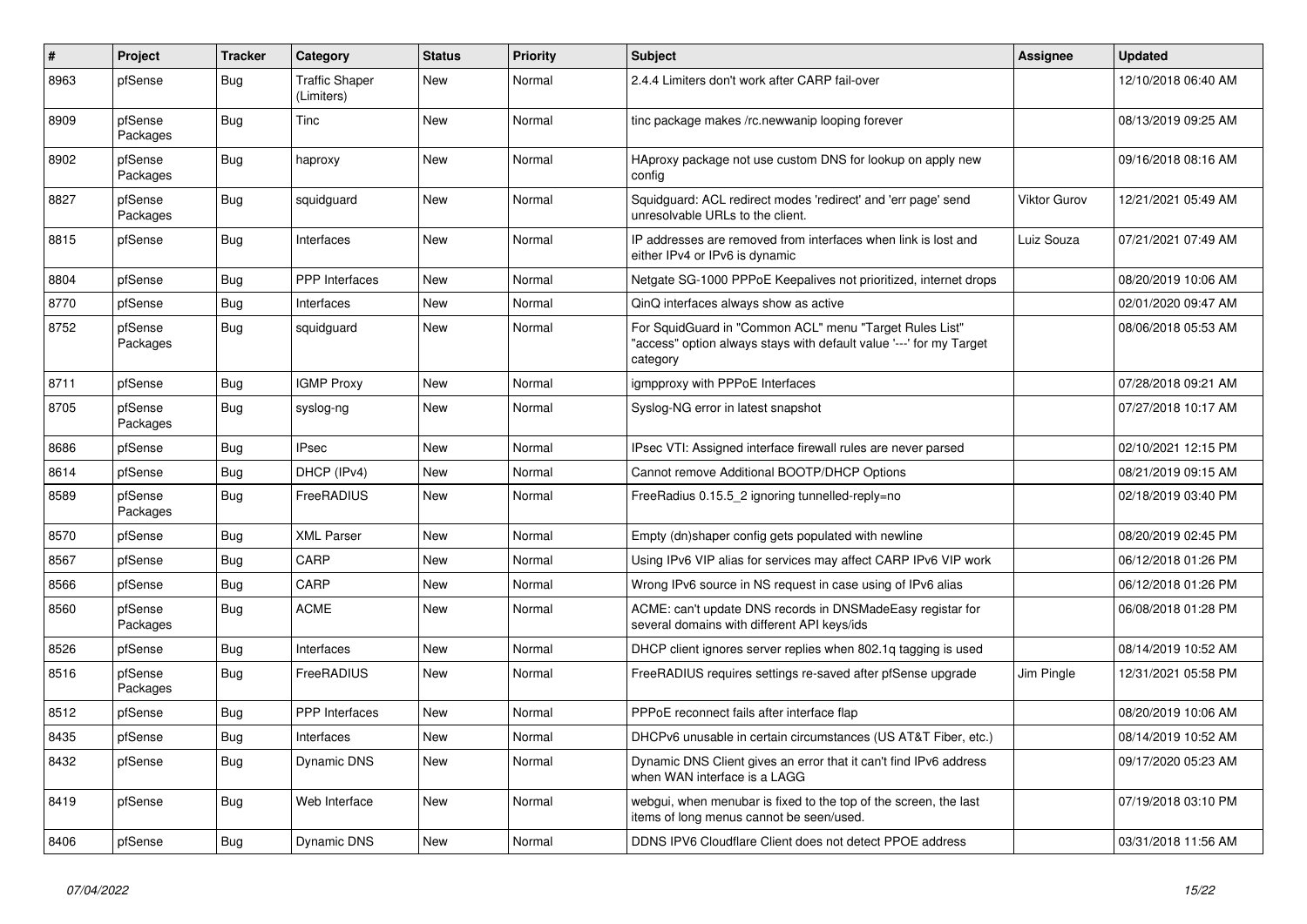| #    | Project             | <b>Tracker</b> | Category                        | <b>Status</b> | <b>Priority</b> | <b>Subject</b>                                                                                                          | Assignee   | <b>Updated</b>      |
|------|---------------------|----------------|---------------------------------|---------------|-----------------|-------------------------------------------------------------------------------------------------------------------------|------------|---------------------|
| 8401 | pfSense             | Bug            | Installer                       | <b>New</b>    | Normal          | Issues related to keys representing alphabetic characters specific to<br>Scandinavian languages and to some other keys. |            | 03/30/2018 11:06 AM |
| 8380 | pfSense             | Bug            | <b>OpenVPN</b>                  | New           | Normal          | OpenVPN RADIUS password length is not constant                                                                          | Jim Pingle | 07/17/2020 11:46 AM |
| 8343 | pfSense             | Bug            | Gateways                        | New           | Normal          | Gateway Routes (Default Routes) not removed in Kernel when<br>removed from GUI                                          |            | 05/14/2020 01:22 AM |
| 8335 | pfSense             | Bug            | LAGG Interfaces                 | New           | Normal          | System hang with LACP downlink to UniFi switch                                                                          |            | 08/21/2019 11:18 AM |
| 8325 | pfSense             | Bug            | UPnP/NAT-PMP                    | <b>New</b>    | Normal          | UPnP not available for pppoe-Clients                                                                                    |            | 11/15/2020 10:33 AM |
| 8324 | pfSense             | Bug            | Hardware / Drivers              | New           | Normal          | bxe cards require promisc for OSPF                                                                                      | Luiz Souza | 05/25/2020 03:19 PM |
| 8313 | pfSense             | Bug            | Notifications                   | New           | Normal          | STARTTLS auto detection not working                                                                                     |            | 04/21/2022 12:39 PM |
| 8295 | pfSense<br>Packages | Bug            | syslog-ng                       | <b>New</b>    | Normal          | syslog-ng logrotates tls files                                                                                          |            | 02/14/2018 06:12 AM |
| 8285 | pfSense             | <b>Bug</b>     | Web Interface                   | <b>New</b>    | Normal          | Actions on stale data may result in catastrophic results                                                                |            | 01/16/2018 08:08 PM |
| 8264 | pfSense<br>Packages | <b>Bug</b>     | FreeRADIUS                      | <b>New</b>    | Normal          | Radiusd restart on WAN change results in freeradius not running<br>(and possible solution)                              |            | 04/21/2022 12:39 PM |
| 8263 | pfSense             | Bug            | <b>Traffic Shaper</b><br>(ALTQ) | <b>New</b>    | Normal          | Cannot create a nonlinear `Link Share` service curve because of:<br>'the sum of the child bandwidth higher than parent" |            | 11/05/2020 07:31 AM |
| 8229 | pfSense<br>Packages | Bug            | syslog-ng                       | New           | Normal          | syslog-ng stops parsing logs after logrotate run                                                                        |            | 01/26/2018 12:00 PM |
| 8213 | pfSense<br>Packages | Bug            | haproxy                         | New           | Normal          | acl src file not populated from alias                                                                                   |            | 12/21/2017 02:02 PM |
| 8207 | pfSense             | Bug            | <b>Operating System</b>         | New           | Normal          | 2.4 cannot boot as a Xen VM with more than 7 NICs                                                                       |            | 06/25/2022 05:42 PM |
| 8197 | pfSense<br>Packages | <b>Bug</b>     | <b>BIND</b>                     | New           | Normal          | BIND UI fails to properly update zone with inline DNSSEC signing<br>enabled                                             |            | 02/18/2019 05:23 PM |
| 8180 | pfSense<br>Packages | <b>Bug</b>     | syslog-ng                       | <b>New</b>    | Normal          | syslog-ng default log file                                                                                              |            | 01/16/2018 12:53 PM |
| 8177 | pfSense             | Bug            | Package System                  | New           | Normal          | '/xsl/package.xsl" is referenced in package XML files but not on the<br>firewall                                        |            | 08/14/2019 09:56 AM |
| 8176 | pfSense             | <b>Bug</b>     | Package System                  | New           | Normal          | ./schema/packages.dtd -- referenced in *xml, but missing?                                                               |            | 12/09/2017 06:52 PM |
| 8130 | pfSense             | <b>Bug</b>     | <b>Traffic Graphs</b>           | New           | Normal          | Status - Monitoring - Area chart displays traffic data differently than<br>Line or Bar charts                           |            | 11/26/2017 01:40 PM |
| 8122 | pfSense             | Bug            | OpenVPN                         | <b>New</b>    | Normal          | openypn client is unable to use OTP (temporary) passwords                                                               |            | 04/16/2018 09:28 AM |
| 8113 | pfSense             | Bug            | Interfaces                      | New           | Normal          | MTU setting on bridge, openvpn clients ignored                                                                          |            | 12/31/2021 05:55 PM |
| 8100 | pfSense             | Bug            | CARP                            | <b>New</b>    | Normal          | pfsync Initially Deletes States on Primary for Connections<br><b>Established through Secondary</b>                      | Luiz Souza | 02/08/2022 12:59 PM |
| 8095 | pfSense             | Bug            | <b>Translations</b>             | New           | Normal          | Unescaped simple quotes break JavaScript features when the<br>French translation is enabled                             |            | 08/21/2019 09:06 AM |
| 8087 | pfSense             | Bug            | Authentication                  | New           | Normal          | Provide Calling-Station-ID to RADIUS backed VPN connections                                                             |            | 06/06/2020 05:36 AM |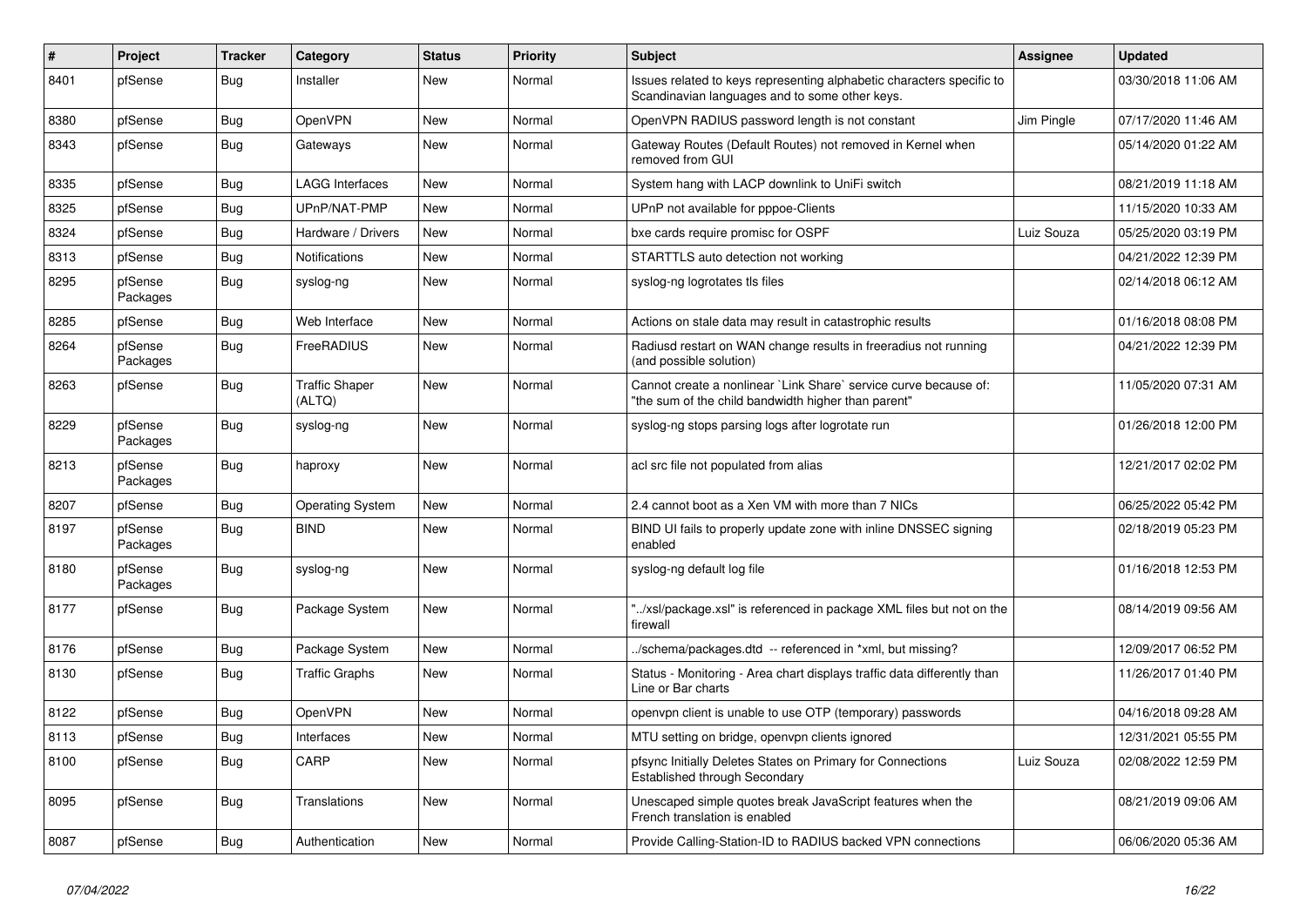| $\sharp$ | Project             | <b>Tracker</b> | Category                                 | <b>Status</b> | <b>Priority</b> | Subject                                                                                                                           | Assignee   | <b>Updated</b>      |
|----------|---------------------|----------------|------------------------------------------|---------------|-----------------|-----------------------------------------------------------------------------------------------------------------------------------|------------|---------------------|
| 8076     | pfSense             | Bug            | Backup / Restore                         | New           | Normal          | User can easily apply an unusable interface configuration after<br>restore                                                        |            | 08/14/2019 10:52 AM |
| 8073     | pfSense             | Bug            | <b>IPsec</b>                             | New           | Normal          | Traffic inexplicably not going through IPSEC despite (in theory)<br>matching SPs                                                  |            | 11/09/2017 02:51 AM |
| 8072     | pfSense             | Bug            | <b>Traffic Shaper</b><br>(Limiters)      | New           | Normal          | Limiter / Queue mask issues?                                                                                                      | Ivor Kreso | 11/08/2017 07:56 PM |
| 8066     | pfSense             | Bug            | Routing                                  | New           | Normal          | Static routes not applied when they go out a interface using carp                                                                 |            | 11/08/2017 02:04 AM |
| 8013     | pfSense             | Bug            | <b>IPsec</b>                             | New           | Normal          | IPsec MSS clamping value shared for IPv4 and IPv6                                                                                 | Luiz Souza | 10/28/2021 01:37 PM |
| 8004     | pfSense             | Bug            | <b>NAT Reflection</b>                    | New           | Normal          | Error notice for a deleted NAT that had a RULE or an existing NAT<br>which is claimed to have no NAT port                         |            | 10/24/2017 06:39 PM |
| 7986     | pfSense             | Bug            | Wireless                                 | New           | Normal          | WLAN card no longer properly initialized under 2.4.0                                                                              |            | 06/19/2020 08:08 AM |
| 7977     | pfSense             | Bug            | Translations                             | New           | Normal          | English text shown in stead of translated text (Routing - Gateway<br>groups - edit)                                               |            | 08/21/2019 11:28 AM |
| 7964     | pfSense             | Bug            | Multi-WAN                                | New           | Normal          | Restart openvpn on gateway switching                                                                                              |            | 08/19/2019 12:35 PM |
| 7943     | pfSense             | Bug            | Web Interface                            | New           | Normal          | CSS Overflow Fix for Drop Down Menus in webConfigurator                                                                           |            | 11/21/2020 02:54 PM |
| 7899     | pfSense             | Bug            | <b>Traffic Shaper</b><br>(ALTQ)          | New           | Normal          | a floating 'match' rule on LAN does not put traffic from a broswer on<br>a clientpc into a shaper queue                           |            | 09/28/2017 09:16 AM |
| 7863     | pfSense             | Bug            | User Manager /<br>Privileges             | New           | Normal          | The "WebCfg - All pages" permission inclueds the "User - System:<br>Shell account access" even though that is not a WebCofg page. |            | 09/16/2017 05:13 AM |
| 7821     | pfSense             | Bug            | DHCP (IPv6)                              | New           | Normal          | GIF does not support broadcast                                                                                                    |            | 08/29/2017 10:50 AM |
| 7779     | pfSense             | Bug            | OpenVPN                                  | New           | Normal          | Traffic crossing a site-to-site OpenVPN tunnel fails to fragment.                                                                 |            | 06/02/2021 08:26 AM |
| 7757     | pfSense             | Bug            | Backup / Restore                         | New           | Normal          | Auto Config Backup fails to upload unless Default Gateway is up                                                                   |            | 08/16/2019 12:47 PM |
| 7737     | pfSense             | <b>Bug</b>     | IPv6 Router<br>Advertisements<br>(RADVD) | New           | Normal          | radvd error message                                                                                                               |            | 08/13/2019 09:41 AM |
| 7734     | pfSense             | Bug            | DHCP (IPv6)                              | New           | Normal          | Using opton ia pd0 does not renew prefix and prefix get dropped                                                                   |            | 07/31/2017 03:46 AM |
| 7665     | pfSense             | <b>Bug</b>     | Aliases / Tables                         | New           | Normal          | Host range validation for Aliases is not strict enough                                                                            |            | 08/21/2019 11:01 AM |
| 7590     | pfSense             | Bug            | Diagnostics                              | New           | Normal          | diag edit do not save when nothing to sae (in directory browse view)                                                              |            | 05/20/2017 05:04 PM |
| 7589     | pfSense             | <b>Bug</b>     | Diagnostics                              | New           | Normal          | diag edit.php old print info box                                                                                                  |            | 05/20/2017 05:02 PM |
| 7551     | pfSense             | Bug            | Rules / NAT                              | New           | Normal          | Dynamic IPsec endpoints not added to rule set after WAN down/up                                                                   |            | 05/16/2017 02:26 PM |
| 7476     | pfSense             | <b>Bug</b>     | Logging                                  | New           | Normal          | Dirty buffer used to build log messages?                                                                                          |            | 04/17/2017 09:51 PM |
| 7462     | pfSense<br>Packages | Bug            | haproxy                                  | New           | Normal          | HAproxy not rebinding properly after WAN DHCP IP change                                                                           |            | 01/11/2018 09:15 AM |
| 7453     | pfSense<br>Packages | <b>Bug</b>     | ACME                                     | New           | Normal          | DNS-ovh need to save or display consumer key                                                                                      |            | 04/06/2017 10:54 AM |
| 7430     | pfSense             | <b>Bug</b>     | Interfaces                               | New           | Normal          | pfsense-utils.inc - where_is_ipaddr_configured() should account for<br>loopback interface                                         |            | 08/13/2019 03:48 PM |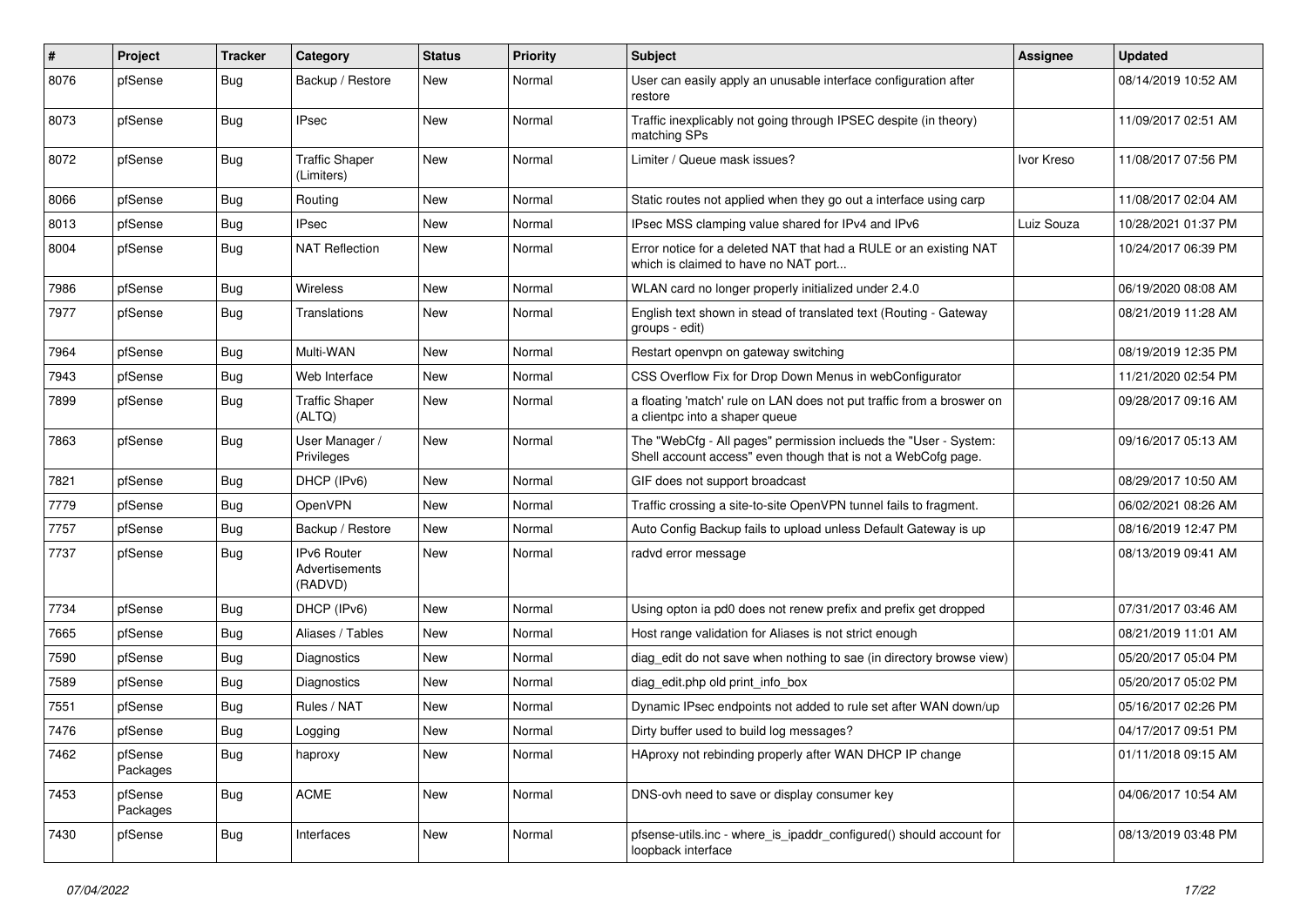| ∦    | Project             | <b>Tracker</b> | Category                                        | <b>Status</b> | Priority | Subject                                                                                                                                                | <b>Assignee</b>      | <b>Updated</b>      |
|------|---------------------|----------------|-------------------------------------------------|---------------|----------|--------------------------------------------------------------------------------------------------------------------------------------------------------|----------------------|---------------------|
| 7420 | pfSense             | Bug            | <b>IPsec</b>                                    | New           | Normal   | ipsec status freezing                                                                                                                                  |                      | 02/13/2020 09:09 AM |
| 7403 | pfSense<br>Packages | Bug            | FreeRADIUS                                      | New           | Normal   | Captive Portal + freeradius2 + MySQL problems with German<br>Umlaut                                                                                    |                      | 03/17/2017 09:12 AM |
| 7402 | pfSense             | Bug            | Web Interface                                   | New           | Normal   | Inconsistent use of htmlentities validation checks                                                                                                     |                      | 03/21/2017 08:58 AM |
| 7373 | pfSense             | Bug            | Rules / NAT                                     | New           | Normal   | Firewall schedules GUI needs to be redone from scratch                                                                                                 |                      | 08/21/2019 08:56 AM |
| 7352 | pfSense             | Bug            | Routing                                         | New           | Normal   | pfSense IPv6 static route is dumped after a WAN flap                                                                                                   |                      | 01/20/2022 09:35 AM |
| 7303 | pfSense             | Bug            | <b>IPv6 Router</b><br>Advertisements<br>(RADVD) | New           | Normal   | ipv6 connectivity lost on pfSense reboot                                                                                                               |                      | 08/20/2019 12:23 PM |
| 7267 | pfSense<br>Packages | Bug            | <b>Status Traffic Totals</b>                    | New           | Normal   | Status Traffic Totals - Stacked Bar - Scale not high enough                                                                                            | <b>Jared Dillard</b> | 11/18/2020 07:38 AM |
| 7238 | pfSense             | Bug            | Web Interface                                   | New           | Normal   | Menu layout broken when using "Hostname in Menu" with long<br>hostnames                                                                                |                      | 02/21/2017 07:01 AM |
| 7235 | pfSense             | Bug            | <b>IPsec</b>                                    | New           | Normal   | 4860 has not got significant IPsec performance rising with enabled<br>HW acceleration                                                                  | Luiz Souza           | 12/18/2021 04:32 PM |
| 7195 | pfSense             | Bug            | Package System                                  | New           | Normal   | pkg_edit.php - <checkenablefields> tag has no effect on fields other<br/>than checkbox/input</checkenablefields>                                       |                      | 08/21/2019 09:15 AM |
| 7172 | pfSense             | Bug            | DHCP (IPv4)                                     | New           | Normal   | Sorting by hostname in Services > DHCP Server > LAN should be<br>"natural" (alphanumeric friendly)                                                     |                      | 08/20/2019 03:47 PM |
| 7152 | pfSense             | Bug            | <b>DNS Resolver</b>                             | New           | Normal   | Unbound / DNS Resolver issue if "Register DHCP static mappings in<br>the DNS Resolver" set before wildcard DNS custom options                          |                      | 12/18/2021 04:59 PM |
| 7113 | pfSense             | Bug            | Dashboard                                       | <b>New</b>    | Normal   | Interface name in Traffic Graphs                                                                                                                       |                      | 12/31/2021 05:40 PM |
| 7082 | pfSense             | Bug            | Package System                                  | New           | Normal   | pkg edit.php - impossible to use default value with rowhelperfield                                                                                     |                      | 08/21/2019 09:15 AM |
| 7040 | pfSense             | Bug            | Interfaces                                      | New           | Normal   | Issue when disabling an interface                                                                                                                      |                      | 12/26/2016 02:56 AM |
| 6993 | pfSense             | Bug            | OpenVPN                                         | New           | Normal   | OpenVPN status error during CARP state transition                                                                                                      | James Webb           | 12/31/2021 05:44 PM |
| 6977 | pfSense             | Bug            | Interfaces                                      | New           | Normal   | VLAN traffic is erroneously counted as underlying iface (untagged)<br>traffic                                                                          |                      | 08/13/2019 02:56 PM |
| 6926 | pfSense             | Bug            | UPnP/NAT-PMP                                    | New           | Normal   | Miniupnp advertising expired IPv6 address                                                                                                              |                      | 01/15/2022 08:29 PM |
| 6861 | pfSense<br>Packages | Bug            | haproxy                                         | New           | Normal   | Ha-Proxy duplicated backend used in place of original backend                                                                                          |                      | 02/18/2019 05:30 PM |
| 6823 | pfSense             | Bug            | Interfaces                                      | New           | Normal   | No connectivity after changing link state to UP                                                                                                        |                      | 04/21/2022 12:39 PM |
| 6803 | pfSense             | Bug            | Web Interface                                   | New           | Normal   | CSRF timeout occurs when it (probably) shouldn't                                                                                                       |                      | 11/03/2016 09:43 PM |
| 6799 | pfSense             | Bug            | Rules / NAT                                     | New           | Normal   | Using NOT (!) with interface subnet macros results unexpected<br>traffic passing when multiple subnets are included in the macro (i.e.<br>VIP subnets) |                      | 02/07/2022 02:18 PM |
| 6784 | pfSense<br>Packages | Bug            | haproxy                                         | New           | Normal   | HAProxy version .48 will not use URL Table Alias for front end<br>listener                                                                             |                      | 02/18/2019 05:32 PM |
| 6691 | pfSense             | Bug            | DHCP (IPv6)                                     | New           | Normal   | dhcp6c quits after only two tries if no response was received                                                                                          |                      | 12/07/2020 04:25 PM |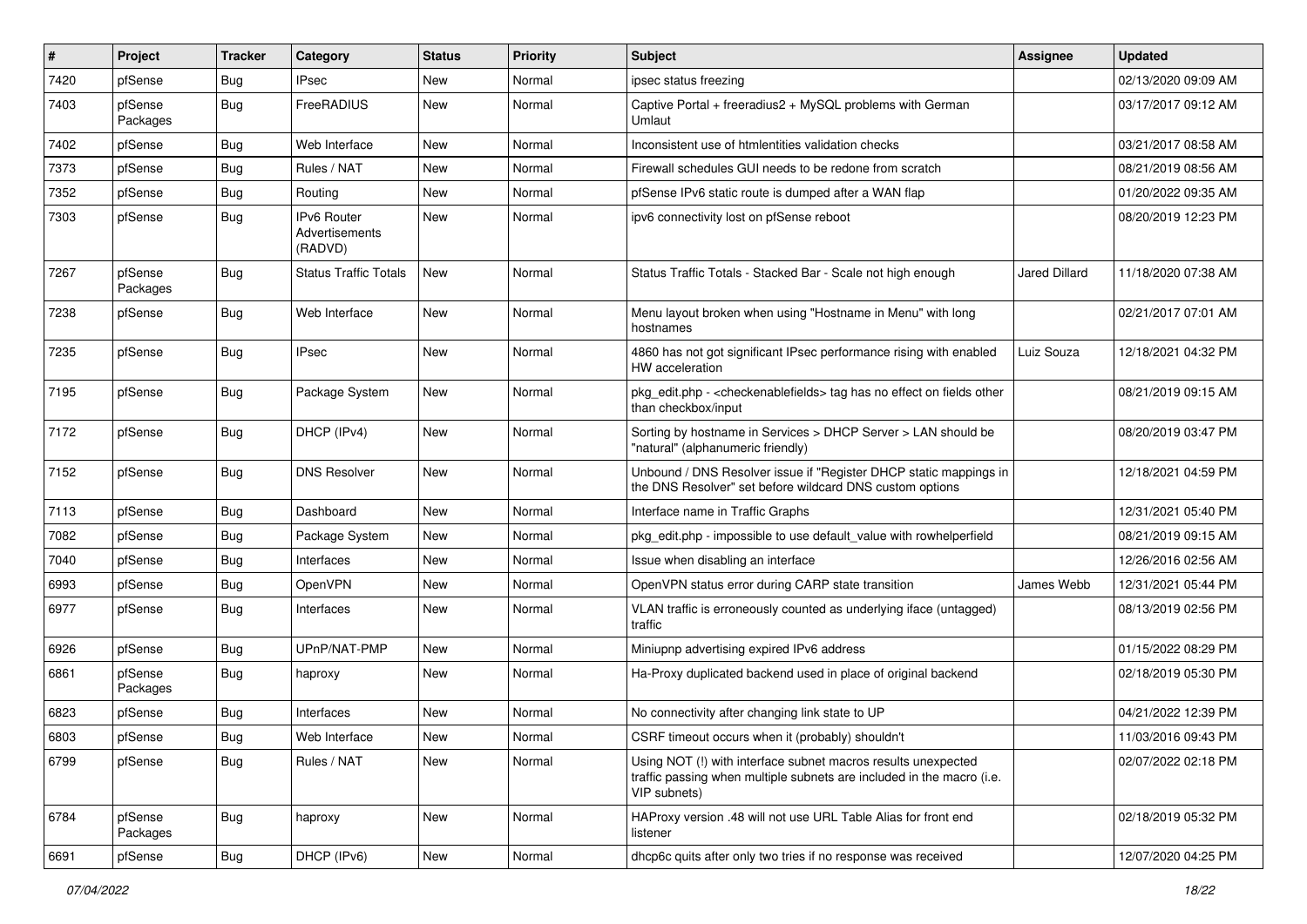| #    | Project             | <b>Tracker</b> | Category                                        | <b>Status</b> | <b>Priority</b> | Subject                                                                                                         | <b>Assignee</b>      | <b>Updated</b>      |
|------|---------------------|----------------|-------------------------------------------------|---------------|-----------------|-----------------------------------------------------------------------------------------------------------------|----------------------|---------------------|
| 6627 | pfSense             | Bug            | Rules / NAT                                     | New           | Normal          | floating tab match rules ignore quick action so should be removed                                               |                      | 07/18/2016 02:15 PM |
| 6541 | pfSense             | Bug            | <b>IPv6 Router</b><br>Advertisements<br>(RADVD) | <b>New</b>    | Normal          | IPv6 RAs always include on-link prefix; clients may not use DHCPv6<br>managed addresses                         |                      | 08/13/2019 03:23 PM |
| 6521 | pfSense<br>Packages | Bug            | squidguard                                      | New           | Normal          | pfsense 2.3.1 squidguard -> Groups ACL -> Target Rules List<br>missing                                          |                      | 06/25/2016 10:49 PM |
| 6481 | pfSense             | Bug            | IPsec                                           | New           | Normal          | loading EAP RADIUS method failed                                                                                |                      | 03/24/2020 04:25 PM |
| 6471 | pfSense<br>Packages | Bug            | squidguard                                      | New           | Normal          | pfsense 2.3.1 squidguard -> common ACL -> Target Rules List<br>missing                                          |                      | 06/08/2016 06:22 PM |
| 6398 | pfSense             | Bug            | Configuration<br>Backend                        | New           | Normal          | If config cannot be loaded due to corruption or bug, it isn't handled<br>gracefully (just stops)                |                      | 08/13/2019 01:23 PM |
| 6321 | pfSense             | Bug            | L <sub>2</sub> TP                               | New           | Normal          | Problem with connecting I2tp over ipsec from android and windows                                                |                      | 11/13/2020 11:01 AM |
| 6295 | pfSense             | Bug            | <b>Traffic Shaper</b><br>(Limiters)             | New           | Normal          | Crash upon applying CODELQ to untagged parent interface when<br>also applied to daughter VLAN                   | Luiz Souza           | 08/20/2019 02:44 PM |
| 6289 | pfSense             | <b>Bug</b>     | Interfaces                                      | New           | Normal          | IPv6 address not given to track6 interfaces on create                                                           |                      | 12/30/2021 04:17 AM |
| 6186 | pfSense             | Bug            | Services                                        | New           | Normal          | race conditions in service startup                                                                              |                      | 04/21/2022 12:39 PM |
| 6083 | pfSense<br>Packages | Bug            | Squid                                           | New           | Normal          | Sugid Realtime Monitor / Squid Cache Table not diplaying correctly                                              |                      | 12/06/2016 07:25 AM |
| 6051 | pfSense             | <b>Bug</b>     | DHCP (IPv6)                                     | <b>New</b>    | Normal          | DHCPv6 Client Failure for additional WAN Address causes<br>2-seconds-service-restart-loop                       |                      | 12/03/2020 01:08 AM |
| 6029 | pfSense             | Bug            | <b>XML Parser</b>                               | New           | Normal          | Unhelpful error messages in xmlparse*.inc and generally                                                         |                      | 08/13/2019 12:52 PM |
| 5849 | pfSense             | Bug            | CARP                                            | New           | Normal          | Routing fail on CARP IPsec                                                                                      |                      | 12/18/2021 04:41 PM |
| 5786 | pfSense             | <b>Bug</b>     | Web Interface                                   | New           | Normal          | Check WebConfigurator port for conflicts                                                                        |                      | 04/21/2022 12:39 PM |
| 5751 | pfSense<br>Packages | Bug            | squidguard                                      | New           | Normal          | SquidGuard target categories not saved when long "Domain List" is<br>provided                                   |                      | 01/10/2016 08:55 AM |
| 5652 | pfSense             | Bug            | Authentication                                  | New           | Normal          | Radius IETF Class Group Assignment - Incorrect Standard                                                         |                      | 08/13/2019 01:39 PM |
| 5629 | pfSense             | Bug            | <b>IPsec</b>                                    | New           | Normal          | Allow for IPsec configuration using certs without a CA                                                          |                      | 12/31/2021 05:21 PM |
| 5367 | pfSense             | Bug            | Web Interface                                   | New           | Normal          | Safari repeatedly tries to reload dashboard                                                                     | <b>Jared Dillard</b> | 08/22/2016 11:08 AM |
| 5306 | pfSense             | <b>Bug</b>     | Package System                                  | New           | Normal          | textarea fields should have linebreaks sanitized automatically on<br>save                                       |                      | 03/03/2017 04:15 AM |
| 5253 | pfSense             | Bug            | <b>PPP</b> Interfaces                           | <b>New</b>    | Normal          | 3gstats.php 100% CPU                                                                                            |                      | 01/08/2022 05:02 PM |
| 4740 | pfSense             | Bug            | Wireless                                        | New           | Normal          | Intel wireless kernel panic in infrastructure mode with WPA                                                     |                      | 11/13/2020 08:38 AM |
| 4680 | pfSense             | Bug            | <b>DHCP Relay</b>                               | New           | Normal          | DHCP relay does not work with DHCP server on other end of<br>OpenVPN tunnel                                     |                      | 05/05/2015 06:55 PM |
| 4604 | pfSense             | Bug            | <b>NTPD</b>                                     | New           | Normal          | NTP time server entries may or may not work, depending upon<br>interfaces selected when configuring NTP service |                      | 12/11/2021 07:59 PM |
| 4479 | pfSense             | Bug            | <b>Operating System</b>                         | New           | Normal          | Firewall rules won't match GRE interface after applying IPSEC<br>transport encryption on GRE tunnel             | Luiz Souza           | 08/20/2021 08:46 AM |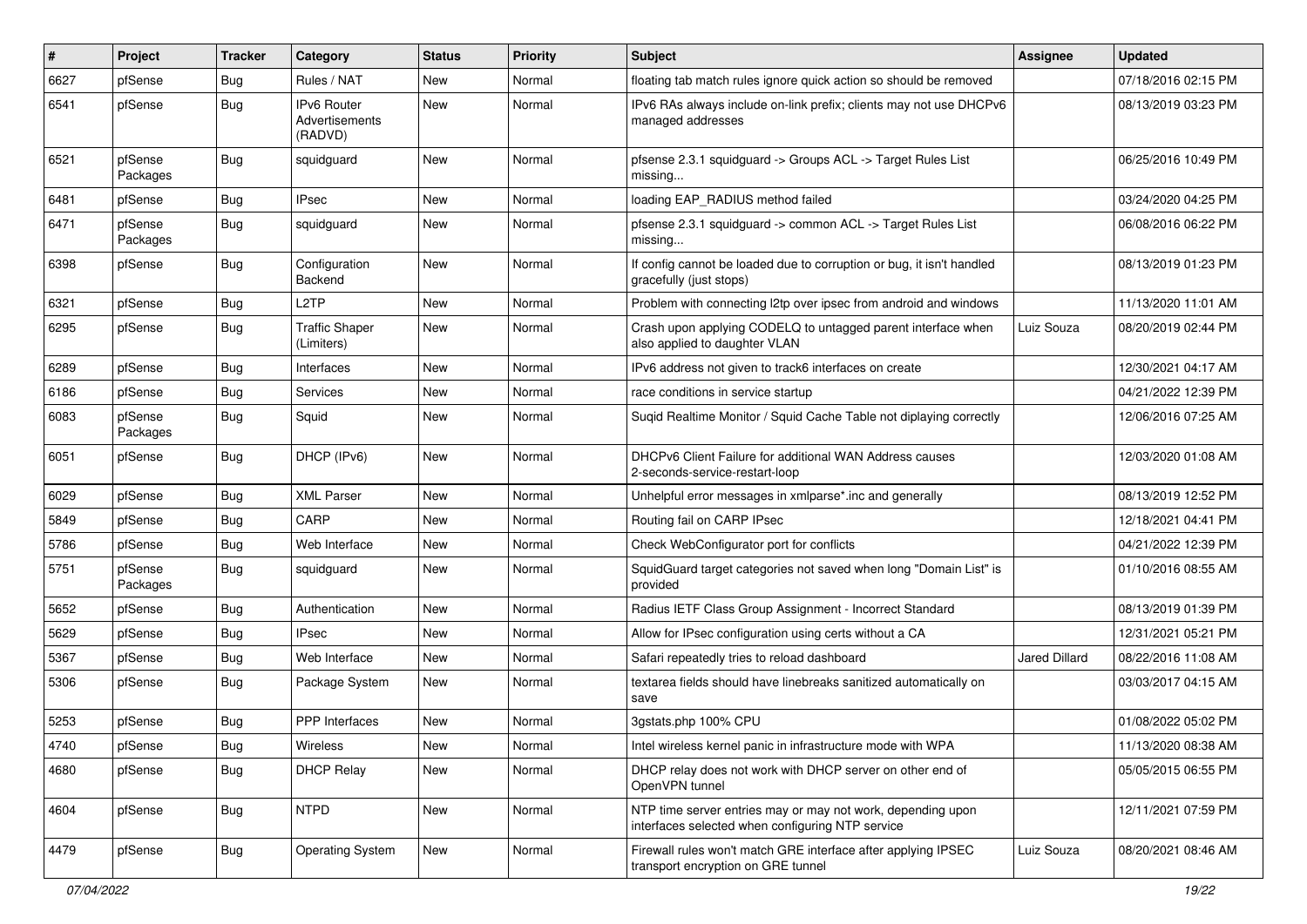| #     | Project             | <b>Tracker</b> | Category                        | <b>Status</b> | Priority | <b>Subject</b>                                                                       | <b>Assignee</b>              | <b>Updated</b>      |
|-------|---------------------|----------------|---------------------------------|---------------|----------|--------------------------------------------------------------------------------------|------------------------------|---------------------|
| 4467  | pfSense             | Bug            | <b>Traffic Shaper</b><br>(ALTQ) | <b>New</b>    | Normal   | Traffic Graphs shows wrong throughput when traffic shaping<br>enabled                |                              | 02/23/2015 05:31 PM |
| 3771  | pfSense             | Bug            | DHCP (IPv4)                     | New           | Normal   | Webinterface and dhcpdcrashes with 500+ static leases                                |                              | 08/21/2019 09:26 AM |
| 3706  | pfSense             | <b>Bug</b>     | User Manager /<br>Privileges    | New           | Normal   | Permission order affects default page on limited accounts, but can't<br>reorder      |                              | 02/06/2016 04:10 AM |
| 3465  | pfSense             | Bug            | <b>Traffic Shaper</b><br>(ALTQ) | New           | Normal   | Editing Traffic Shaper queues causes status queues.php error                         |                              | 02/19/2014 01:53 AM |
| 3404  | pfSense             | <b>Bug</b>     | DHCP (IPv4)                     | New           | Normal   | DHCP Server Fails to Start on Interfaces that are Slow to Come<br>Online During Boot |                              | 02/11/2014 05:09 PM |
| 3382  | pfSense             | <b>Bug</b>     | <b>IGMP Proxy</b>               | <b>New</b>    | Normal   | IGMPPROXY fails with more than 32 interfaces                                         |                              | 07/12/2016 11:01 PM |
| 3358  | pfSense             | <b>Bug</b>     | Package System                  | New           | Normal   | new version of <include file=""> is not required during reinstall all</include>      |                              | 12/26/2014 12:13 PM |
| 3326  | pfSense             | <b>Bug</b>     | <b>PPP</b> Interfaces           | New           | Normal   | IPv6 only PPPoE connection                                                           |                              | 11/18/2013 09:37 AM |
| 3312  | pfSense             | <b>Bug</b>     | <b>IPsec</b>                    | New           | Normal   | Gateway on IPsec rules is not functional in pf                                       |                              | 01/28/2020 10:09 PM |
| 2367  | pfSense             | <b>Bug</b>     | Rules / NAT                     | New           | Normal   | display negate rules in firewall rules php and evaluate when added                   |                              | 05/07/2012 06:11 PM |
| 2335  | pfSense             | <b>Bug</b>     | <b>Operating System</b>         | New           | Normal   | IGMPProxy and CARP Results in System Instability Upon Reboot                         |                              | 07/19/2014 10:25 PM |
| 2308  | pfSense             | Bug            | Traffic Shaper<br>(ALTQ)        | New           | Normal   | HFSC WebUI doesn't check for "Bandwidth" setting                                     |                              | 12/04/2012 07:12 PM |
| 2138  | pfSense             | <b>Bug</b>     | <b>RRD Graphs</b>               | <b>New</b>    | Normal   | RRD Wireless graph broken in BSS mode                                                |                              | 02/06/2016 04:59 AM |
| 1890  | pfSense             | <b>Bug</b>     | <b>Translations</b>             | New           | Normal   | No gettext support in console scripts                                                |                              | 08/13/2019 12:24 PM |
| 1849  | pfSense             | <b>Bug</b>     | <b>Traffic Shaper</b><br>(ALTQ) | New           | Normal   | Traffic shaper - By Queue view needs to show/use friendly inerface<br>names          |                              | 01/10/2022 08:10 AM |
| 1819  | pfSense             | <b>Bug</b>     | <b>DNS Resolver</b>             | <b>New</b>    | Normal   | DNS Resolver Not Registering DHCP Server Specified Domain<br>Name                    | Luiz Souza                   | 04/28/2022 01:53 PM |
| 1675  | pfSense             | Bug            | <b>Captive Portal</b>           | <b>New</b>    | Normal   | Captive portal logout problems with pop-up blockers.                                 | <b>Jared Dillard</b>         | 03/28/2016 01:37 PM |
| 1667  | pfSense             | <b>Bug</b>     | L2TP                            | <b>New</b>    | Normal   | L2TP server does not respond properly from a CARP VIP                                |                              | 12/11/2021 07:43 PM |
| 1620  | pfSense<br>Packages | <b>Bug</b>     | Squid                           | New           | Normal   | Can't use transparent proxy when using bridge.                                       |                              | 10/07/2021 04:19 AM |
| 13226 | pfSense             | Bug            | Captive Portal                  | Confirmed     | Normal   | Captive Portal doesn't disconnect established OpenVPN link                           | Reid Linnemann               | 05/30/2022 10:38 AM |
| 13154 | pfSense<br>Packages | <b>Bug</b>     | pfBlockerNG                     | Confirmed     | Normal   | pfBlocker causing excessive CPU load                                                 |                              | 06/28/2022 01:14 PM |
| 12956 | pfSense<br>Packages | Bug            | Suricata                        | Confirmed     | Normal   | suricata fails to use pcre in SID management (e.g. dropsid.conf)                     |                              | 04/05/2022 12:52 PM |
| 12796 | pfSense             | Bug            | Upgrade                         | Confirmed     | Normal   | 2.5.2 -> 2.6.0 upgrade segfaults if certain packages are installed.                  |                              | 05/24/2022 07:43 AM |
| 9384  | pfSense             | <b>Bug</b>     | Interfaces                      | Confirmed     | Normal   | devd putting "\$" before variable contents when using single quotes                  |                              | 04/21/2022 12:39 PM |
| 9349  | pfSense             | <b>Bug</b>     | <b>IPsec</b>                    | Confirmed     | Normal   | IPSec service start/stop/restart fails after settings change                         | <b>Markus</b><br>Stockhausen | 10/30/2020 01:33 PM |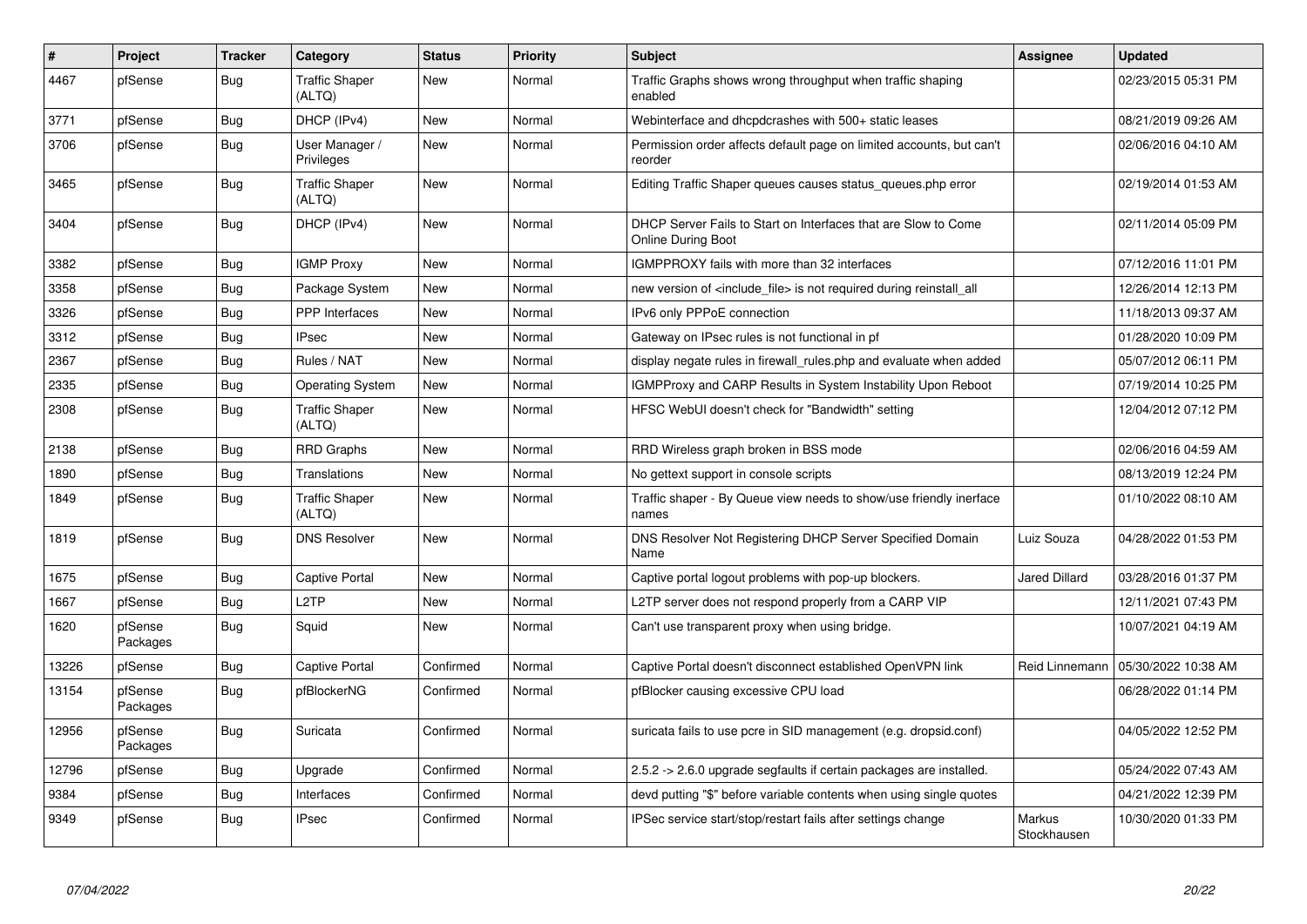| #    | Project             | <b>Tracker</b> | Category                            | <b>Status</b> | Priority | Subject                                                                                               | <b>Assignee</b>        | <b>Updated</b>      |
|------|---------------------|----------------|-------------------------------------|---------------|----------|-------------------------------------------------------------------------------------------------------|------------------------|---------------------|
| 7954 | pfSense<br>Packages | Bug            | Squid                               | Confirmed     | Normal   | Package upgrade/reinstall gets stuck on deinstall if the<br>package-provided service is not running   |                        | 10/18/2017 12:04 PM |
| 6624 | pfSense             | Bug            | <b>IPsec</b>                        | Confirmed     | Normal   | changes in IPsec config should down the connection                                                    | Jim Pingle             | 08/02/2021 12:08 PM |
| 6614 | pfSense             | Bug            | Web Interface                       | Confirmed     | Normal   | Dashboard high CPU usage                                                                              |                        | 07/14/2016 03:04 PM |
| 6605 | pfSense             | Bug            | Interfaces                          | Confirmed     | Normal   | rc.linkup logic issues with actions taken                                                             |                        | 07/12/2016 07:46 PM |
| 6580 | pfSense             | Bug            | <b>Operating System</b>             | Confirmed     | Normal   | Bridge with down member interface sends ICMP unreachables<br>where it shouldn't                       |                        | 07/05/2016 05:40 PM |
| 6517 | pfSense             | Bug            | <b>IPsec</b>                        | Confirmed     | Normal   | Adding mobile IPsec phase 2 entries requires restart of strongswan                                    |                        | 06/21/2016 11:04 PM |
| 6493 | pfSense             | Bug            | Web Interface                       | Confirmed     | Normal   | Dynamic DNS clients slow page load                                                                    |                        | 06/17/2016 03:43 AM |
| 6370 | pfSense             | Bug            | <b>IPsec</b>                        | Confirmed     | Normal   | IPSEC bound to WAN gateway group and Dynamic DNS doesn't to<br>fail back tunnel to WAN on DDNS update |                        | 08/31/2021 07:38 AM |
| 6362 | pfSense             | Bug            | DHCP (IPv4)                         | Confirmed     | Normal   | DHCP Client ID not used                                                                               |                        | 07/09/2021 06:30 AM |
| 6333 | pfSense             | Bug            | Gateway Monitoring                  | Confirmed     | Normal   | Bootup starts/restarts dpinger multiple times                                                         | Luiz Souza             | 11/16/2020 01:11 PM |
| 6220 | pfSense             | Bug            | <b>Operating System</b>             | Confirmed     | Normal   | state mismatch with host-initiated traffic matching binat to IP not<br>locally assigned               | Luiz Souza             | 06/08/2016 09:23 AM |
| 6167 | pfSense             | Bug            | <b>IPsec</b>                        | Confirmed     | Normal   | IPsec IPComp not working                                                                              | George<br>Neville-Neil | 09/22/2020 06:07 PM |
| 5887 | pfSense             | Bug            | Interfaces                          | Confirmed     | Normal   | hardware_offloading_applyflags sets/unsets most values when<br>already set correctly                  |                        | 07/06/2016 03:31 PM |
| 5791 | pfSense             | Bug            | Rules / NAT                         | Confirmed     | Normal   | tftp-proxy functionality is easilly broken by unrelated rules                                         |                        | 07/10/2016 12:24 AM |
| 5075 | pfSense             | Bug            | Rules / NAT                         | Confirmed     | Normal   | pf errors that don't return a line number on first line don't file notice                             |                        | 09/01/2015 06:42 PM |
| 4500 | pfSense             | Bug            | UPnP/NAT-PMP                        | Confirmed     | Normal   | Some miniupnp port mappings are not displayed in the Status page                                      |                        | 04/25/2022 12:49 PM |
| 4474 | pfSense             | Bug            | Package System                      | Confirmed     | Normal   | IP address change triggers reload of all packages                                                     |                        | 02/13/2017 07:21 AM |
| 4428 | pfSense             | Bug            | Interfaces                          | Confirmed     | Normal   | Setting media option on em(4) leads to infinite link cycling                                          |                        | 07/06/2016 12:45 AM |
| 4406 | pfSense             | Bug            | <b>Operating System</b>             | Confirmed     | Normal   | ALTQ problems with wireless cloned interfaces                                                         | Luiz Souza             | 11/19/2015 12:06 AM |
| 4345 | pfSense             | Bug            | <b>Operating System</b>             | Confirmed     | Normal   | Traffic Shaping doesn't work with Xen netfront driver                                                 |                        | 12/31/2021 05:30 PM |
| 4154 | pfSense             | Bug            | User Manager /<br>Privileges        | Confirmed     | Normal   | RADIUS authentication not working over IPv6                                                           |                        | 04/21/2022 12:39 PM |
| 4061 | pfSense             | Bug            | DHCP (IPv4)                         | Confirmed     | Normal   | dhcpd doesn't send client-hostname to peer, breaking DHCP lease<br>registrations w/HA                 |                        | 02/24/2017 08:58 PM |
| 3962 | pfSense<br>Packages | Bug            | ladvd                               | Confirmed     | Normal   | LADVD interface handling issues with lagg and bridge                                                  |                        | 12/05/2016 01:59 PM |
| 3824 | pfSense             | Bug            | <b>Traffic Shaper</b><br>(Limiters) | Confirmed     | Normal   | Limiters on bridge break traffic outside locally-configured IP subnets                                | Luiz Souza             | 11/03/2016 07:16 PM |
| 3796 | pfSense             | Bug            | Diagnostics                         | Confirmed     | Normal   | States summary fails and is very slow with large state tables                                         |                        | 12/11/2021 08:03 PM |
| 1848 | pfSense             | Bug            | <b>Traffic Shaper</b><br>(Limiters) | Confirmed     | Normal   | Limiters after policy routing has taken place do not behave correctly                                 |                        | 10/25/2014 09:18 PM |